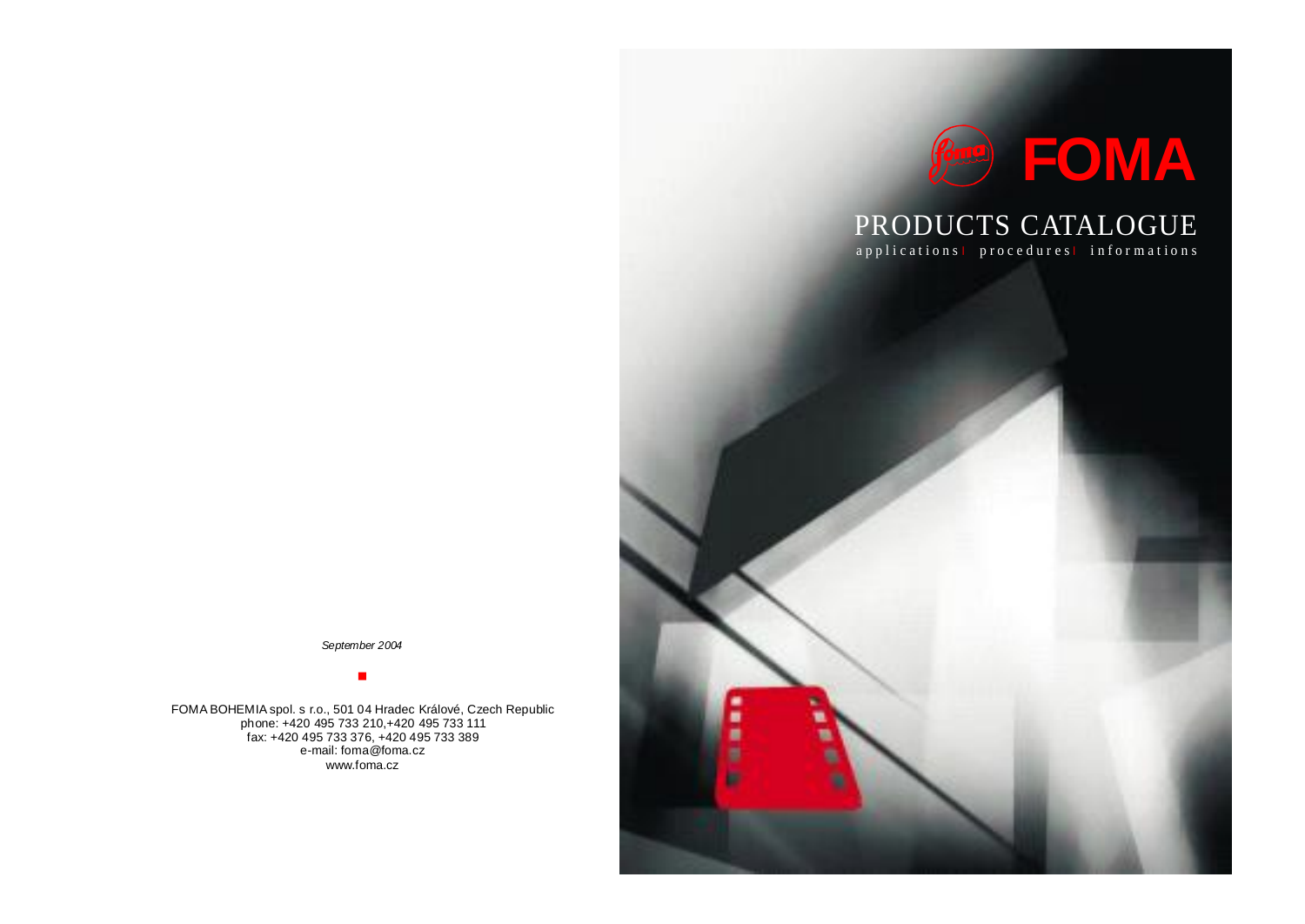



# **FOMA BOHEMIA spol. s r.o.**, Czech Republic

# *Present times and the history*

*FOMA Bohemia Ltd is a producer of photographic materials with long tradition. It has been founded in March 1995 through the privatization of the National Enterprise FOMA (FOTOCHEMAbefore 1990) and it has become a part of the group of companies BOCHEMIE Group producing chemical products.*

*FOMA Bohemia owns the filial companies FOTON JSC in Poland, FOMASlovakia Ltd. in Slovakia, FOMA RUSLtd.in the Russian Federation and FOMAMURES S.R.L. in Romania.*

*The firm's origin has dated from 1921 when a company named FOTOCHEMA Ltd. in Hradec Králové has been founded. Its products were delivered with a brand name FOMA. At first only photographic plates and processing chemicals were produced. After a period of ten years the production of black-and-white papers and a year later the production of black-and-white roll films were opened.*

*In 1949 after the National Enterprise FOTOCHEMA was established, the range of products has extended comprising X-ray films, black-and-white positive copy film, black-andwhite papers for industrial use, black-and-white reversal film, colour paper, colour negative film and colour reversal film.*

*After 1990 essential changes were made and the production of black-and-white light sensitive materials has become the dominant production program of the company.*

*SinceSeptember 1997 when this has been confirmed with a certificate all activities of FOMA comply with the international standard ISO 9001.*

*High flexibility of FOMA and its wilingness to fulfil even less usual requirements in orders of customers result in continuously increasing export. In 2003, FOMA materials were exported nearly to 50 countries, such as Germany, Russia, Latvia, Ukraine, Italy, UK, USA, Spain, France, India,Venezuela etc.*

# *The actualofferof FOMABohemia Ltdcomprises the following products:*

#### *for amateur and professional photographers :*

*FOMAPAN black-and-white negative films, FOMASPEED black-and-white papers with fixed and variable contrast, FOMABROM black-and-white papers with fixed contrast, FOMATONE black-and-white papers with warm tone;*

# *for medical use :*

*MEDIX X-ray films for medical use - for conventional and up-to-date diagnostic methods, in a wide choice of general and special types including dental X-ray films. The offer is completed with processors, negatoscopes, sensitometers, densitometers and also includes extensive service and consulting;*

#### *forindustrial defectoskopy :*

*INDUX X-ray films for industrial use – for non-destructive testing (NDT), completed by an additional assortment of products, service and consulting;*

# *forGraphicArts :*

*special materials : photographic materials for exposing units, contact materialsetc, service and consulting;*

*papers and fotopapers for inkjet printers, films for dosimetry, black-and-white films for aerial photography, films for surveillance of indoor spaces and traffic, foil for use in criminal investigations, registration paperfortachographsof motorized rail vehicles;*

*processing chemicals for all kinds of delivered materials as liquid concentrates or in solid form, toningsolutionsand wetting agents;*

# *i nstrumentation:*

*instruments and equipment for health sector and non-destructive tests;*

*In the world market, FOMA has successfully tried to introduce all products in the quality fully comparable with the corresponding competitive products, to ensure its own stable and long lasting position.*

*FOMA has its own research and development department and continues the 80 years of experience and tradition in the manufacturing of light-sensitive materials. All products are subject of continuous innovation process. As a middle size company, FOMA is able to react flexibly even to special demands of customers (there is a possibility to manufacture some products according to individual parametres' demands, in relatively small quantities, using atypical packaging, uncommon sizes etc. including the private label confectioning).*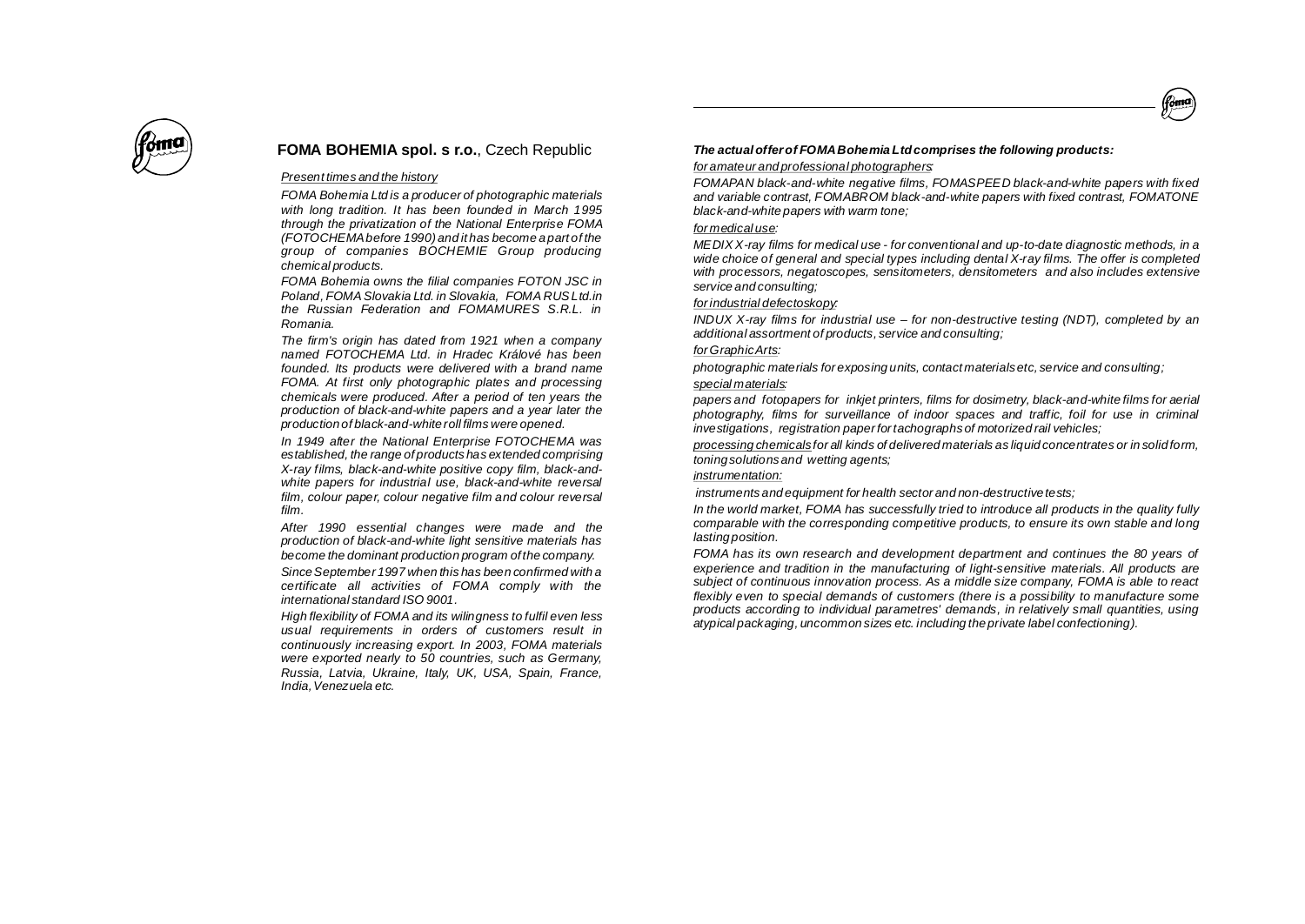# $\begin{pmatrix} 1 & 1 \\ 0 & 1 \end{pmatrix}$

| <b>Black-and-white films</b><br>FOMAPAN 100 Classic<br>FOMAPAN 200 Creative<br>FOMAPAN 400 Activ<br><b>FOMAPAN R</b>                                                                                   | Page No.<br>3<br>3<br>3<br>12                                                       |
|--------------------------------------------------------------------------------------------------------------------------------------------------------------------------------------------------------|-------------------------------------------------------------------------------------|
| <b>Black-and-white papers</b><br><b>FOMABROM</b><br><b>FOMABROM</b><br><b>FOMASPEED</b><br>FOMASPEED412<br><b>FOMASPEED VARIANT III</b><br><b>FOMATONE MG</b><br><b>FOMALUX</b>                        | 15<br>15<br>15<br>15<br>15<br>15<br>15                                              |
| Processing baths for black-and-white films<br><b>FOMADON LON</b><br><b>FOMADON LOR</b><br><b>FOMADON R09</b><br><b>FOMADON P</b><br><b>FOMADON EXCEL</b><br><b>UNIVERSALDEVELOPER</b><br>PROCESS R-100 | 4<br>$\overline{4}$<br>$\overline{\mathbf{4}}$<br>$\overline{\mathbf{4}}$<br>4<br>4 |
| Processing baths for black-and-white papers<br><b>FOMATOL LON</b><br><b>FOMATOL P</b><br><b>FOMATOL H</b><br><b>UNIVERSALDEVELOPER</b><br><b>FOMATOL PW</b>                                            | 16<br>16<br>16<br>16<br>16                                                          |
| Processing baths for black-and-white negative films and papers<br><b>FOMAFIX</b><br>FOMAFIX P, ACIDIC FIXER<br><b>FOMACITRO</b><br><b>FOTONAL</b><br><b>FOMATONER SEPIA</b><br>FOMATONER INDIGO        | 4,8,17,21<br>4,8,17,21<br>4,8,17,21<br>9,22<br>23<br>23                             |



|                | Contens                                                                   | Page No. |
|----------------|---------------------------------------------------------------------------|----------|
|                | <b>BLACK-AND-WHITE MATERIALS</b>                                          |          |
| 1 <sup>1</sup> | Black-and-white films                                                     |          |
|                | 1.1. Application and specific features of films                           | 1        |
| 1.2.           | Survey and characteristics of negative and positive black-and-white films | 3        |
| 1.3.           | Survey and characteristics of films processing baths                      | 4        |
| 1.4.           | Developing times of FOMAPAN films                                         | 5        |
| 1.5.           | Development of films                                                      | 8        |
| 1.6.           | Stop bath (process interruption)                                          | 8        |
| 1.7.           | <b>Film fixing</b>                                                        | 8        |
| 1.8.           | Washing and drying of films                                               | 8        |
|                | 1.9. Capacity of film processing baths                                    | 10       |
|                | 1.10. Storage life and storage conditions for films and baths             | 11       |
|                | 1.11. Survey and characteristics of black-and-white reversal films        | 12       |
|                | 1.12. Reversal films processing                                           | 12       |
| 2.             | Black-and-white papers                                                    |          |
| 2.1.           | Application and specific features of photographic papers                  | 14       |
| 2.2.           | Survey and characteristics of photographic papers                         | 15       |
| 2.3.           | Survey and characteristics of baths for paper processing                  | 16       |
| 2.4.           | Conditions, methods and procedures of paper processing                    | 17       |
| 2.5.           | Stop bath (paper processing interruption)                                 | 20       |
| 2.6.           | Film fixing                                                               | 21       |
| 2.7.           | Washing and drying of papers                                              | 22       |
| 2.8.           | Adjustment and finishing of photopapers                                   | 23       |
| 2.9.           | Capacity of paper processing baths                                        | 24       |
|                | 2.10. Storage life and storage conditions for papers and baths            | 25       |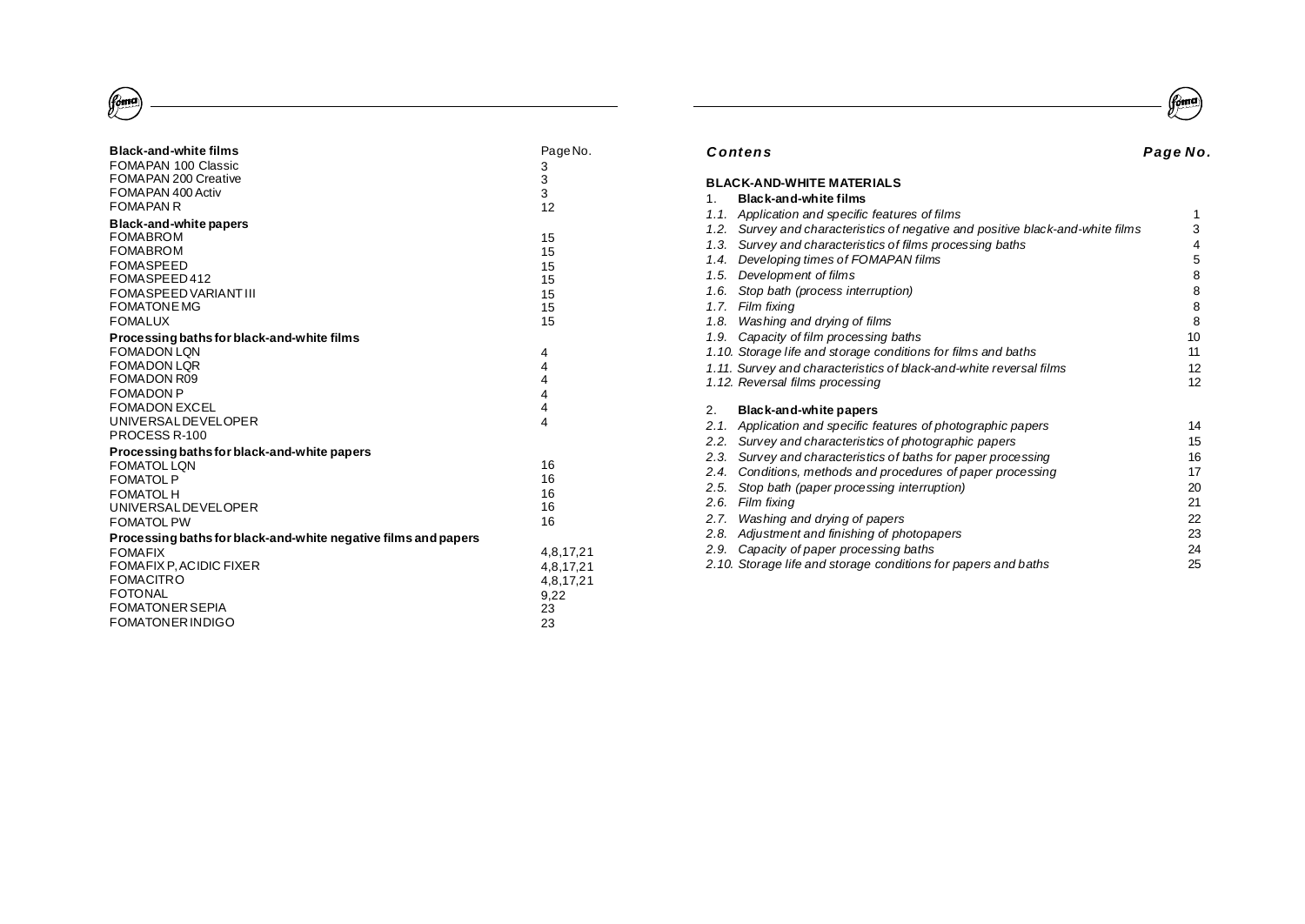

# **1. BLACK-AND-WHITE FILMS**

 $\ell$ <sub>om</sub>o

# *1.1.Application and specific features offilms*

*Wide choice of negative, reversal and positive films of FOMAand their harmonically balanced sensitometric features (speed, granularity, resolving power etc.) offer plenty of possibilities to be applied in photography.*

| <b>Application</b>                         | Film type              |                        |                       |  |  |  |
|--------------------------------------------|------------------------|------------------------|-----------------------|--|--|--|
| field                                      | Fomapan 100<br>Classic | Fomapan 200<br>Geative | Fomapan 400<br>Action |  |  |  |
| General use                                |                        |                        |                       |  |  |  |
| Portrait                                   |                        |                        |                       |  |  |  |
| Nude, still life                           |                        |                        |                       |  |  |  |
| Landscape                                  |                        |                        |                       |  |  |  |
| Architecture                               |                        |                        |                       |  |  |  |
| Reportage                                  |                        |                        |                       |  |  |  |
| Structure, macro and<br>micrography        |                        |                        |                       |  |  |  |
| Sport, movement,<br>action – without flash |                        |                        |                       |  |  |  |
| Reproduction                               |                        |                        |                       |  |  |  |
| Photography in<br>experiments              |                        |                        |                       |  |  |  |

# *List of available sizes of FOMA papers*

*Standard sizes black-and-white photopapers FOMA:*

- *– 8.9x12.7 cm* / *100 sh.*
- *– 10.5x14.8 cm 100 sh.* /
- *– 12.7x17.8 cm 100 or 25 sh.* /
- *– 17.8x24 cm 10 or 25 sh.* /
- *– 24x30.5 cm 10 or 25 sh.* /
- *– 30.5x40.6 cm 10 or 25 sh.* /
- *– 50.8x61 cm 10 sh.* /

*Unstandard sizes and version – can be supply through an agreement between the manufacturer and the buyer.*

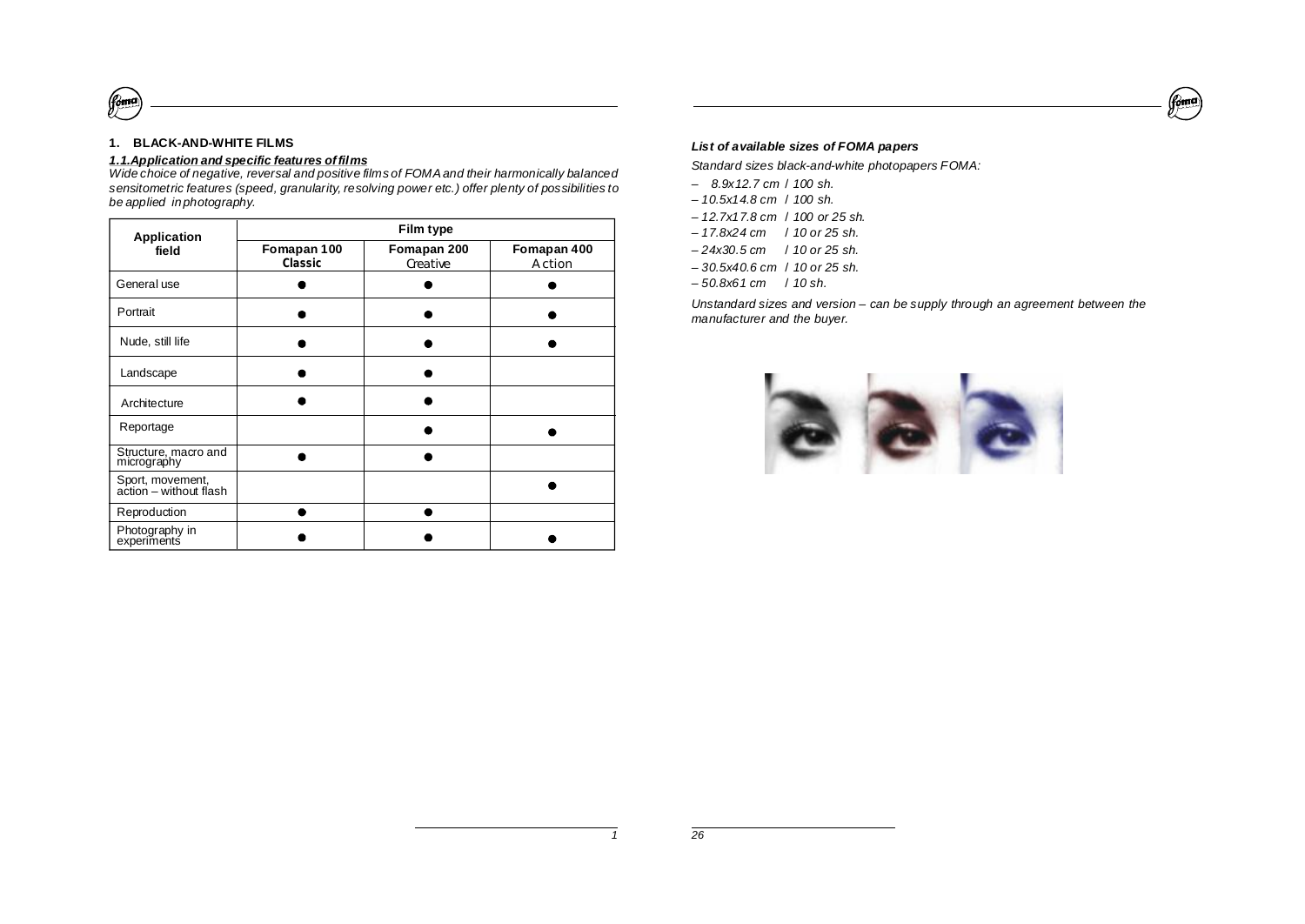# *2.10. Usability time ( storage life) and storage conditions for papers and baths.*

# *Papers*

(forme

*FOMA photographic papers should be stored in the original packaging in dry and cool places (temperature up to 20 C and relative humidity 50 – 60%),out ofreachof harmful fumes, gasses and* **°** *ionizingradiation*

#### *Liquidand powder chemicals for baths*

*Developers, stop bath (interrupter) andfixersboth inliquidand in powder form should bestoredin the* original packaging in dry, well ventilated rooms at the temperature of 10 - 25 ° and relative humidity *not exceeding 65 %.Protection against sudden temperature changesand againstdirect sunshine is important, too. If transport of liquid concentrates takes place at low outer temperat ure, precautions should be taken to prevent the solution temperature drop below the lower limit of the tolerated temperature range. If crystallization of any of the dissolved compounds appears at the temperature under the lower limit of the given range, the working solutions should preferably be prepared using water heated at 40 C. Working solutions made fromliquid concentrates or powderchemicals should* **°** *be stored under the above given conditions, including limited air access (oxidation prevention).This condition is important especially for developers andpresumed for thedata of storage lifegivenin the following table.* 

| Type of FOMA bath<br>Packaging |                    | Storage conditions                                                                                 | Storage life                                            |
|--------------------------------|--------------------|----------------------------------------------------------------------------------------------------|---------------------------------------------------------|
| Fomatol LQN                    | liquid concentrate | original package<br>working solution $(1+7)$                                                       | 24 months<br>2 days*                                    |
| Fomatol P                      | powder             | original package<br>working solution                                                               | min. 24 months<br>$2 \,$ dny $*$                        |
| Fomatol PW                     | powder             | original package<br>working solution $(1+0)$<br>working solution $(1+1)$<br>working solution (1+3) | 24 months<br>$2-3$ days<br>max. 2 days<br>max. 24 hours |
| Fomatol H                      | powder             | original package<br>working solution                                                               | 24 months<br>2 days                                     |
| Universal developer            | powder             | original package<br>working solution                                                               | 24 months<br>24 days                                    |
| Stop bath<br>Fomacitro         | liquid concentrace | original package<br>working solution (1+19)                                                        | min. 24 months<br>1 month                               |
| <b>Fixer type</b><br>Fomafix   | liquid concentrace | original package<br>working solution (1+5)                                                         | 24 months<br>6 months                                   |
| Fomafix P<br>Acid fixer        | powder             | original package<br>working solution                                                               | min. 24 months<br>min. 6 months                         |

*Note:*

\*The data are valid on condition that (in case of process interruption) the developer is stored in a covered trav for at least 12 hours: if oxidation is prevented better (by squeezing and recapping the bottle, by antioxidation gas etc.), the working life (usability) I imit may be lengthened. In addition to the time of exposure to atmospheric oxygen, the deterioration (oxidation) rate may be influenced also by the contact area (e.g. by the size of the *developing tray ).*

Another factors influencing the working life comprise amount, size and intensity of the dark parts of the developed i mages.

# *Specific features of black-and-white FOMA films*

| Characteristics                            | Fomapan 100<br>Classic | Fomapan 200<br>Geative | Fomapan 400<br>Action |
|--------------------------------------------|------------------------|------------------------|-----------------------|
| High resolving power                       |                        |                        |                       |
| Very fine grain                            |                        |                        |                       |
| Fine grain                                 |                        |                        |                       |
| High contour sharpness                     |                        |                        |                       |
| Wide exposure latitude                     |                        |                        |                       |
| Tolerance towards processing<br>variations |                        |                        |                       |



 $\overline{+}$ 

foma

 $+$ 

*25*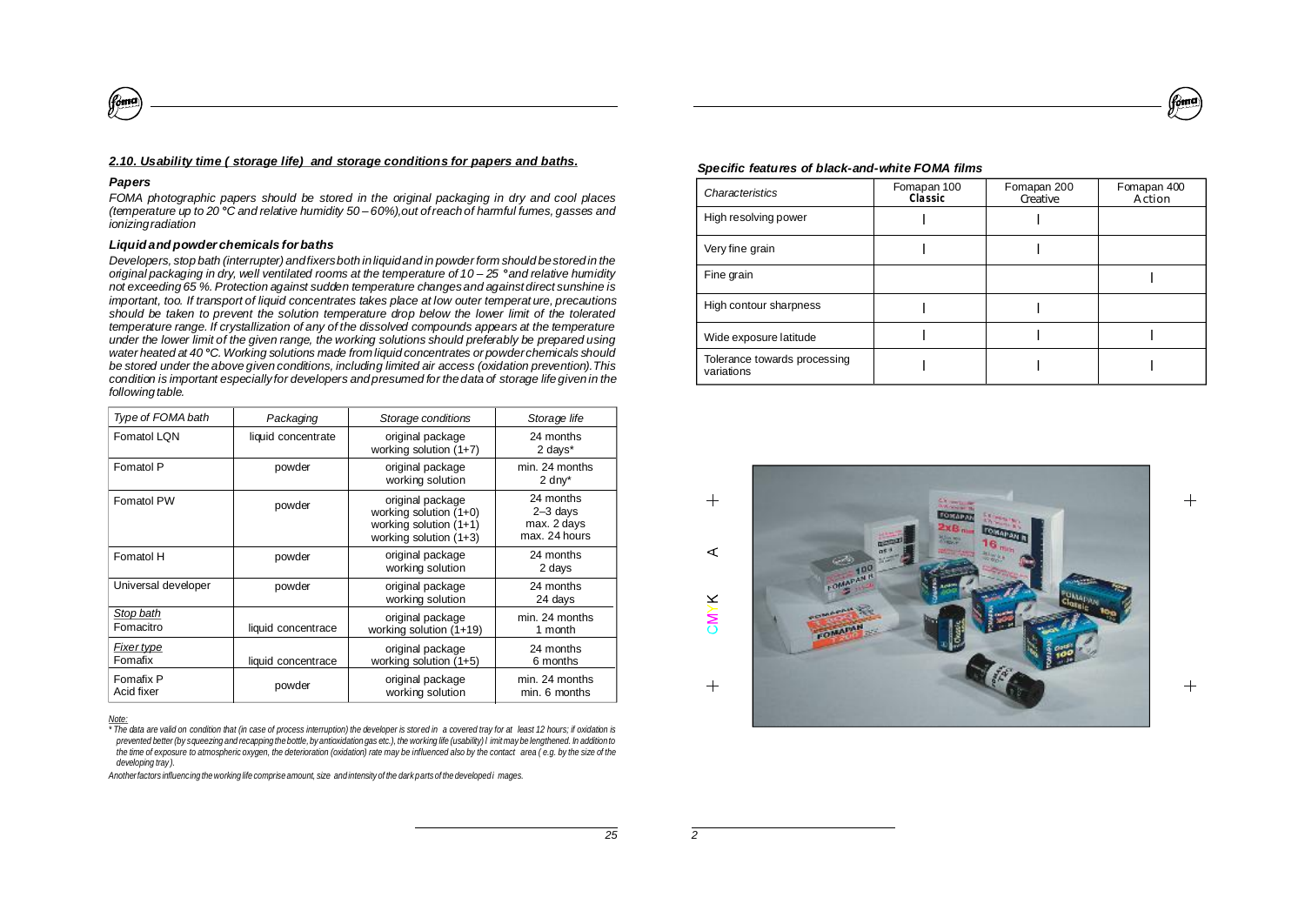# *1.2. Survey and characteristics of negative black-and-white films*

#### **FOMAPAN 100 Classic**

(fomo

*is a black-and-white negative film designed for taking photographic pictures. The film meets high requirements for fine-granularity, very high resolution, excellent contour sharpness and a wide range of halftones. The nominal speed of ISO 100/21 C combined with wide exposure* **°** *latitude gives very good results even with overexposures up to 1 EV (corresponding to ISO 50/18 C) or underexposures up to 2 EV (corresponding to ISO 400/27 C) (exposure value),* **° °** *both without any change in processing. Rich and wide scale of halftones, even in highlighted areas, makes this film especially suitable for portrait photography and similarapplications.*

#### **FOMAPAN 200 Creative**

*is a black-and-white negative film designed for taking photographic pictures. The film meets high requirements for fine-granularity, high resolution, good contour sharpness and a wide range of halftones.The film has a nominal speed of ISO 200/27 C; thanks to the wide exposure* **°** *latitude, however, very good results can be achieved even with overexposures up to 1EV (corresponding to ISO 100/21 C) or underexposures up to 2 EV (corresponding to ISO 800/30 C),* **° °** *both without any change in processing. Rich and wide halftone reproduction, even in the highlighted areas, makes this film especially suitable for portrait photography and similar applications.*

#### **FOMAPAN 400 Action**

*is a black-and-white negative film suitable for taking pictures under unfavourable light conditions. High requirements for fine-granularity, good resolution and contour sharpness and a wide range of halftones are met with this film. Having the nominal speed of ISO 400/27 C* **°** *combined with wide exposure latitude, Fomapan 400 yields very good results even with overexposures up to 1EV (corresponding to ISO 200/24 C) or under-exposures up to 2 EV* **°** *(corresponding to ISO 1600/33 C), both without any change in processing.* **°**

# **LEADERFILM M**

*is a yellow-white matted film band designed for loading the film into a projector or a processing machine.*

# **Schwarzschild effect**

*In the following table, the approximate values are given of prolonged exposure multiples and aperture number corrections for the basic series of FOMA films. They should be applied when exposure time exceeds0.5 second and may thus cause the socalled Schwarzschild effect.*

| Film type                 | Time<br>(exp.meter) | Exposure<br>correction | Aperture | Time<br>correction (exp.meter) | Exposure<br>correction | Aperture | Time<br>correction (exp.meter) | Exposure<br>correction | Aperture<br>correction |
|---------------------------|---------------------|------------------------|----------|--------------------------------|------------------------|----------|--------------------------------|------------------------|------------------------|
| Fomapan 100<br>l Classic  | 1 s                 | 2x                     | - 1      | 10 <sub>s</sub>                | 8x                     | -3       | 100 s                          | 16x                    | $-4$                   |
| Fomapan 200<br>l Creative | 1 s                 | 3x                     | $-1.5$   | 10 <sub>s</sub>                | 9x                     | -3       | 100 s                          | 18x                    | $-4$                   |
| Fomapan 400<br>l Action   | 1 s                 | 1,5x                   | -1       | 10 <sub>s</sub>                | 6x                     | $-2.5$   | 100 s                          | 8x                     | -3                     |



# *2.9. Capacity (yield) of paper processing baths*

*The efficiency of FOMA processing baths depends not only on the number of papers processed so far (see the table below), but also on storage conditions of working solutions (developer oxidation prevention etc.), not overrunning the working lives and expiration times, correctmaking up the working solutions (dilution with distilledwater etc.).*

| FOMA bath type                                      | Concentrate | <b>Working solution</b> | Yield (number of processed papers)        |                                          |  |
|-----------------------------------------------------|-------------|-------------------------|-------------------------------------------|------------------------------------------|--|
|                                                     | volume      | volume                  | baryta base                               | RC base                                  |  |
| liquid developer<br>Fomatol LQN (1+7)               | 250 ml      | 1 <sup>1</sup>          | $1.5 \,\mathrm{m}^2$                      | $3.0 \; \text{m}^2$                      |  |
| Fomatol P (powder developer)                        |             | 2,51<br>1               | $3.75 \text{ m}^2$<br>$1,5 \, \text{m}^2$ | $7.5 \text{ m}^2$<br>$3,0 \, \text{m}^2$ |  |
| Fomatol PW<br>(powder developer)<br>$1+0, 1+1, 1+3$ |             | 1 <sup>1</sup>          | $1,5 \, \text{m}^2$                       | $3.0 \; \text{m}^2$                      |  |
| Fomatol H $(1+0)$<br>(powder developer)             |             | 11                      | $1.5 \,\mathrm{m}^2$                      | 3 <sup>m2</sup>                          |  |
| Universal developer (1+0)<br>(powder developer)     |             | 1  <br>51               | 1 $m2$<br>5 m <sup>2</sup>                | 2 m <sup>2</sup><br>$10 \text{ m}^2$     |  |
| liquid fixer                                        |             |                         |                                           |                                          |  |
| Fomafix $(1+5)$                                     | 0.51        | 1 <sub>1</sub>          | $1,5 \, \text{m}^2$                       | 3 <sup>m2</sup>                          |  |
| Fomafix P<br>Acid fixer                             |             | 11<br>51                | 1 $m2$<br>$5 \text{ m}^2$                 | 2 <sub>m2</sub><br>10 $m2$               |  |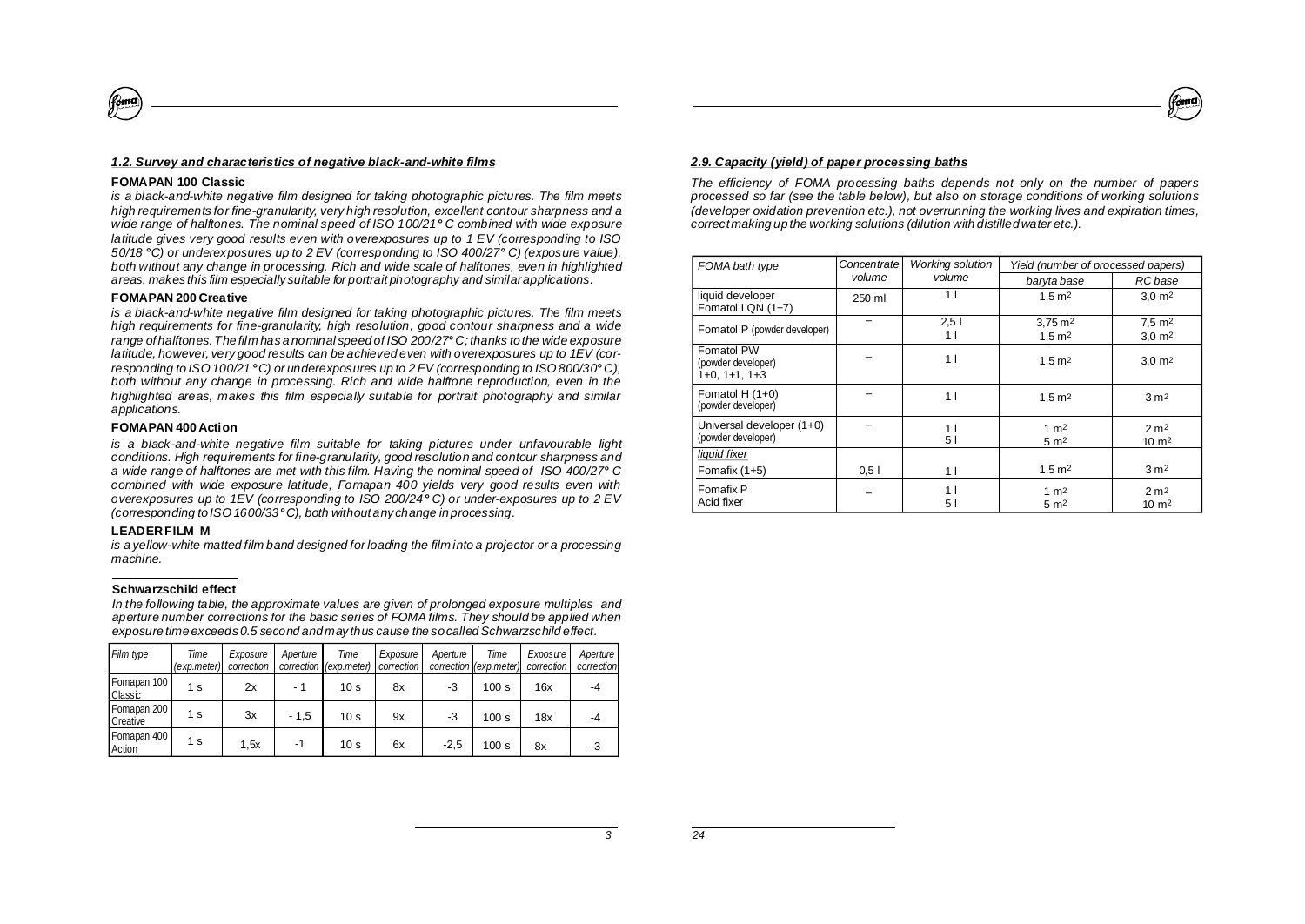# *2.8.Adjustment and finishing ofphotopapers*

*All black-and-white FOMA photographic papers can be further modified and adjusted. The author´s intention as well as the overall picture impact can be varied by toning, colouring in, graphic techniques, virage, collage etc. Unavoidable part of photo papers finishing is retouching and reverse side legend. Fomagraphic photo paper is specially designed for descriptions or additional creative drawing on the emulsion side of the photograph. FOMA photographic papers are easily adjusted to any desired format, fastened by both-side adhesives, provided with a special lacquer, laminated, inserted into archiving or presentation foils, albums, mounts or frames.*

# *Toning*

(foma

*FOMA photographic papers including Fomatone type papers can be toned by FOMA toners or similar baths of other manufacturers. The colour of new as well as older photographs may be successfully modified with a brown toner – Fomatoner Sepia or with a blue one - Fomatoner Indigo.*

#### **FOMATONER SEPIA**

*is a liquid concentrate of a two-bath sulphide-based toner designed for modifying the blackand-white photographs: tones ranging from yellow-brown up to purple-brown can be achieved, the resulting tone quality and intensity depends mainly on the second (toning) bath* temperature. Other factors may add to the final tone, too, as e.g. the kind of paper to be toned, *development time in enlargement process or the level of bleaching. Images on both RC and baryta papers can be toned.*

*Fomatoner Sepia is manufactured and supplied as a two-component concentrate in packaging of 2x220 ml.*

# **FOMATONER INDIGO**

*is a liquid concentrate of a one-bath toner designed for toning black-and-white photographs to get a blue tone of the developed silver. Tone intensity depends on the temperature and time of toning, the decisive factor is, however, the dilution of the working (toning) solution. Even though baryta papers can be toned with good results, the best and standard tones are achieved with photographic papers on RC base.*

*Fomatoner Indigo is manufactured and supplied as a two-component concentrate in packaging of 2x220 ml.*

### *Retouching*

*of FOMA photographic papers on a baryta or RC base and with any surface type can be performed by a conventional method, i.e.with brushes or felt-tipped pens, or by an "american retouch" – spraying method .*

# *1.3. Survey andcharacteristics of filmprocessingbaths*

# **FOMADONLQN**

*is a one-part liquid concentrate to make a fine-grain, normal-working phenidone-hydroquinone developer designed for alltypesof black-and-whitenegative films.*

**FOMADONLQR** *It is supplied in PE bottles of 0.25 l and diluted for use with water (1+10 or 1+14).*

*is a one-part liquid concentrate to make a fine-grain, contrast-working phenidonehydroquinone negative developer. It is designed for the manual processingof all types of blackand-white negative films.*

**FOMADON R 09** *It is supplied in PE bottles of 0.25 l and diluted for use with water (1+10 to 1+14).*

*is a one-part liquid concentrate to make a fine-grain,normal-working p-aminophenol developer designed for all typesof black-and-white negative films.*

**FOMADONP** *It is supplied in PE bottles of 0.25 l and diluted for use with water (1+20 to 1+100).*

*is a two-component, powder form phenidone-hydroquinone developer, designed for manual processing of all types of black-and-white films. It produces images in neutral black tone. It is supplied in packaging to make up 1 litre of working solution.*

#### **FOMADONEXCEL**

*is a two-component, powder type of a slightly alkaline developer, based on the advanced formula with new developing substances. It is designed for manual processing of all types of black-and-white negative films and ensures high reproducibility, stability and tolerance to variations. It yields fine-grain negatives with excellent sharpness, enhanced resolving power and distinct drawing in lights aswell as in shadows.*

*It is supplied in packaging to make 1 litre of working solution.*

# **UNIVERSAL DEVELOPER**

*is a two-component, normal-working developer in powder form. The developer is designed for the manual and automatic processing of all sorts of black-and-white negative and positive photomaterials. It is supplied in packaging to make up 1 or 5litresof working solution.*

#### **FOMAFIX**

*is a one-part liquid concentrate to make a rapid fixer designed for manual and machine processing of all typesof black-and-white negative filmsand papers.*

*It is supplied in PE bottles of 0.5 l (larger packages can be supplied on demand) and diluted for use with water (1+5 for manual processing) and (1+4 for machine processing).*

# **FOMAFIX P/ ACID FIXER**

*is a two-component, powder type acid fixer, designed preferably for manual processing of all types of black-and-white negative films and papers.*

*It is supplied in packaging to make 750 ml of working solution.*

#### **FOMACITRO**

*is a liquid concentrate of a stop bath (interrupter), designed for general use in manual processing of all typesof black-and-white negative filmsand papers.*

*It is supplied in PE bottles of 0.25 l and diluted for use with water (1+19).*

 $\overline{a}$  *z*<sub>3</sub>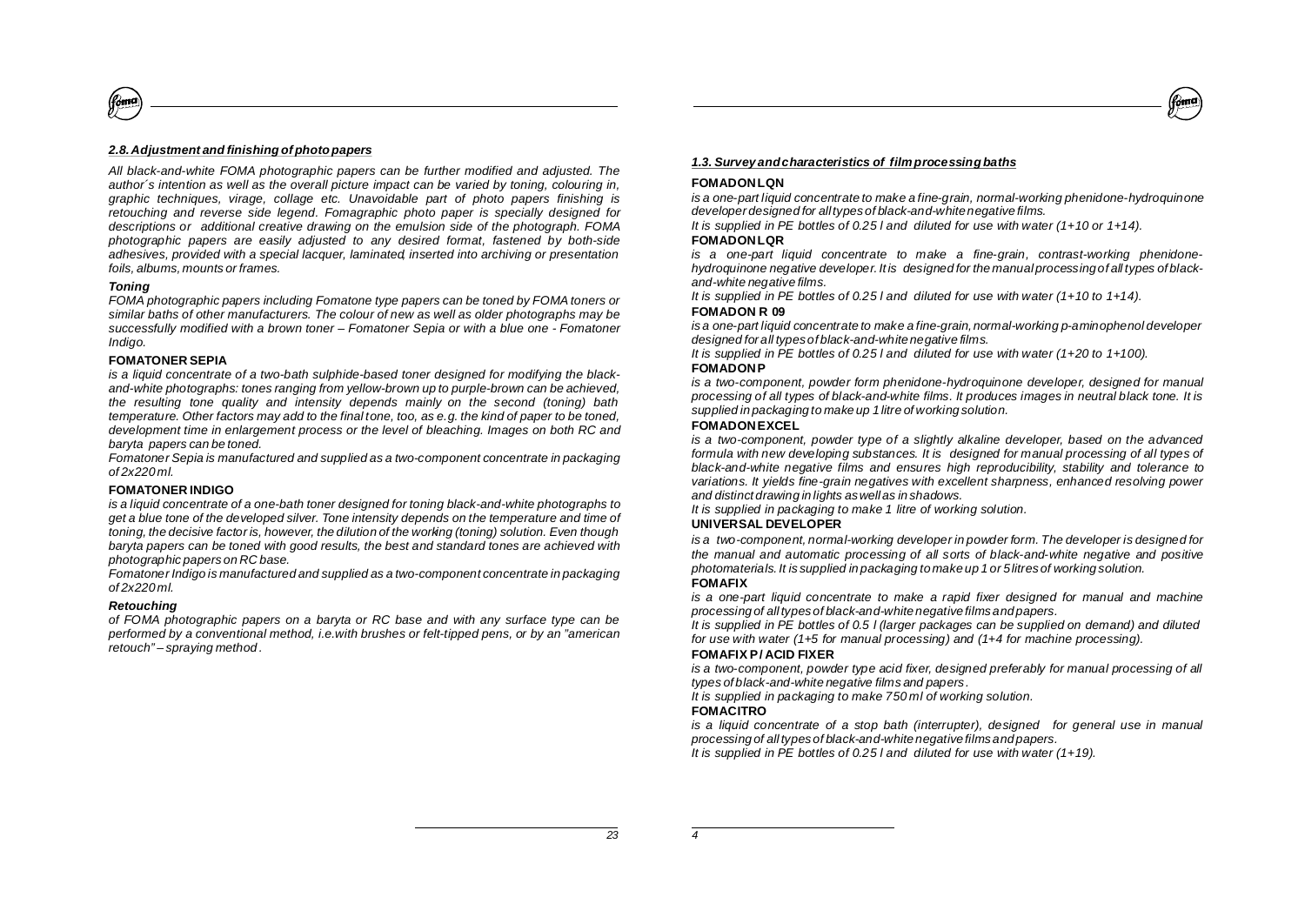# *1.4. Developing times of FOMAPAN films*

*The developing times given below for black-and-white negative FOMAfilms are valid for spiral tank processing on condition that agitation of the developer or tilting (turning over) of the tank is performed continuously for the first 30 seconds and then for 10 seconds at the beginning of every following minute*

|                      | Developing time (minutes) at $20^{\circ}$ C |                      |                    |  |
|----------------------|---------------------------------------------|----------------------|--------------------|--|
| FOMA developer       | Fomapan 100 Classic                         | Fomapan 200 Creative | Fomapan 400 Action |  |
| Fomadon LQN (1+10)   | $7 - 8$                                     | $5 - 6$              | $9 - 10$           |  |
| Fomadon LQN (1+14)   | $9 - 10$                                    | $6,5 - 7$            | $12 - 13$          |  |
| Fomadon LQR (1+10)   | $5 - 6$                                     | $5 - 6$              | $7 - 8$            |  |
| Fomadon LQR (1+14)   | $7 - 8$                                     | $7 - 8$              | $9 - 10$           |  |
| Fomadon R 09 (1+20)  | 3,5                                         | 4                    | 5                  |  |
| Fomadon R 09 (1+40)  | $6 - 7$                                     | $8 - 9$              | $9 - 10$           |  |
| Fomadon R 09 (1+100) | $20 - 22$                                   | $26 - 28$            | $30 - 32$          |  |
| Fomadon R 09 (1+200) | $42 - 44$                                   | $52 - 54$            | $60 - 62$          |  |
| Fomadon P            | $7 - 8$                                     | $5 - 6$              | $10 - 11$          |  |
| Fomadon Excel        | $5 - 6$                                     | $6 - 7$              | $\overline{7}$     |  |
| Universal developer  | 5                                           | 3,5                  | 7,5                |  |

*Note:*

(fóma

*The lower value in the range corresponds to the lower gradient, the upper value of the developing times range is valid if higher gradient is desired.*

#### *Time corrections for temperatures differing from the recommended 20 C***°** *(valid for FOMA – as well as for other manufacuter's developers)*

*Temperature of the working solution should be checked before each film processing. If the bath temperature differes from the recommended value of 20 C, it is necessary to multiply the* **°** *recommended developing time by a corresponding factor as given in the table below. If developer temperature changes significantly during the (longer) development, the developing time should be changed accordingly, too.*

| temperature | 16 °C | 18 °C             | າດ∘∩<br>∠∪<br>ັ | າາ ∘∩<br>∠∠<br>ັ | 24 °C | $26^{\circ}C$ |
|-------------|-------|-------------------|-----------------|------------------|-------|---------------|
| ı factor    | i, 45 | $\sqrt{2}$<br>. . | ں .             | 0.85             | 0,75  | 0,6           |



# *2.7. Washing and dryingofpapers*

# *Washingofpapers on abaryta base*

*As the baryta base can soak up considerable amounts of liquids, washing of this kind of photo papers after fixing lasts longer than the washing of papers on a resin coated (RC) base. Washing with running water at the temperature over 12 C takes 30 minutes; at the temperature* **°** *lower than 12 C, washing for 45 minutes is necessary. Time of the washing procedure, or time* **°** *for which photographs remain immersed in water, may be lengthened substantially without any dangerof deterioration oftheirquality.*

#### *Washingofpapers on RC base*

*Photo papers on RC base demand only 2 minutes of washing with circulating water at the temperature over 12 C; below 12 C, washing for 4 minutes is necessary.* **° °**

*Prolonged time of the washing procedure (over 12 minutes) causes swelling of paper edges which may result in prints edges curling during drying.*

*Before drying, it is advisable to submerge the processed and washed papers in a wetting agent (Fotonal) solution for 1 minute.*

#### **FOTONAL**

*isa liquid concentrate of awetting agent containing surface active substances and additives for increasing the processed image stability. Application of the Fotonal containing final bath ensures even draining of water off the film surface, accelerates drying and prevents stains formation caused by inhomogenous drying.*

#### *Dryingof baryta papers*

*Sufficiently washed photographic papers should drip and get carefully wiped with a soft viscous sponge or a special wiperto remove the surplus water off their surface. They are stretched in a usualway, at best onto a glass plate(emulsion side up).*

*This method is suitable both for matt and glossy surface: the glossy surface gains an interesting velvet appearance.Alternatively, baryta photo papers can be pressed.*

*The final appearance (tone fullness, contrast and/or brightness of prints) can be definitely evaluated only aftercomplete drying.*

#### *Dryingof RC papers*

*After wiping down the surplus water, papers on RC base are dried (but never glazed). They are stretched on a nylon rack, well absorbing clean pad (cotton cloth etc), or hanged loose. Drying takes 10-30 minutes at room temperature, warm air drying (max. up to 85 C) is quicker.* **°**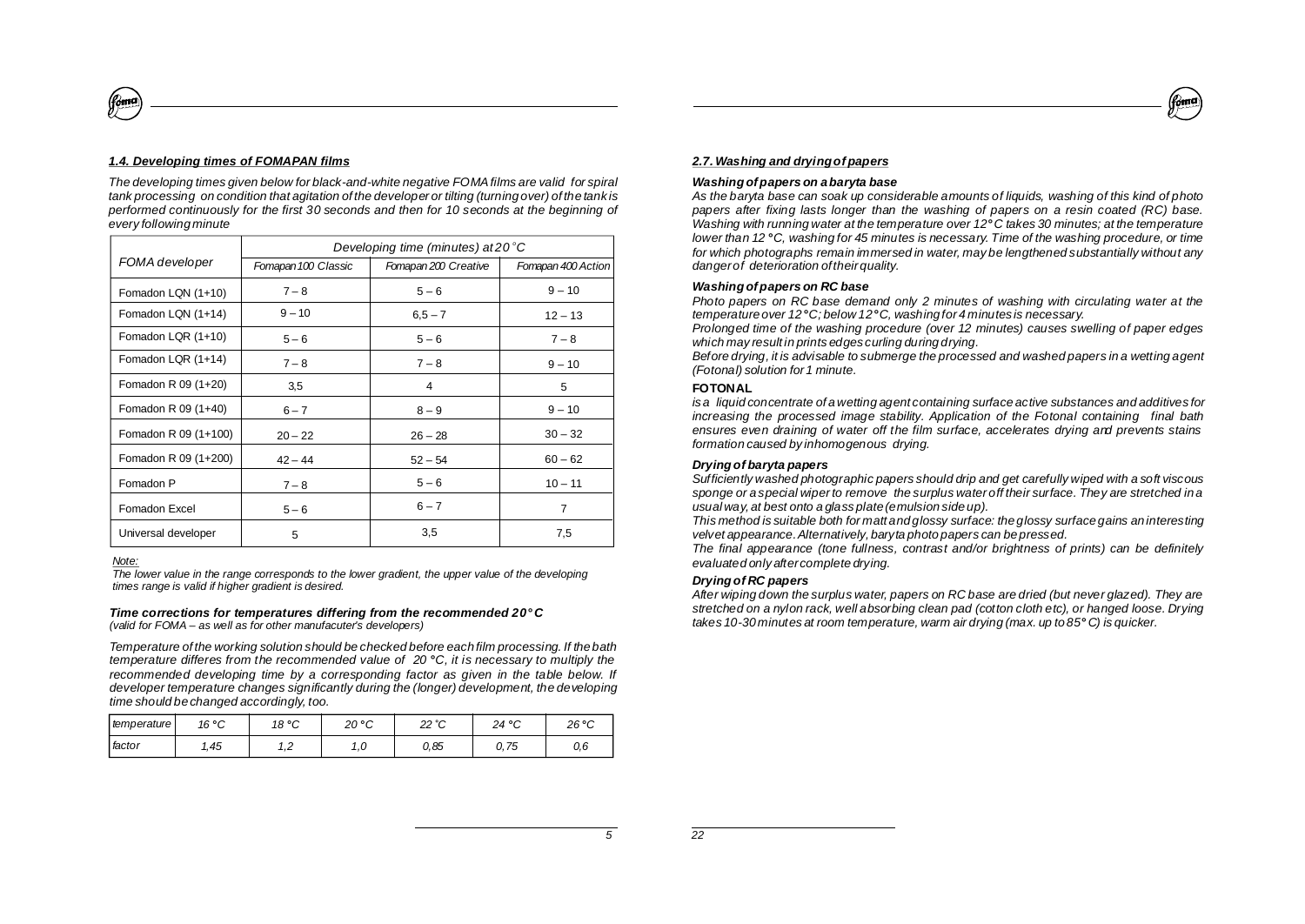# *2.5. Stop bath (paper processing interruption)*

A more efficient method than rinsing a film with water is an interruption of the process in an acid *bath. A 2% acetic acid solution or a stop bath, e.g. FOMACITRO is suitable, the treatment time should be 10 – 20 seconds. Stop bath makes the development more reproducible and lengthens the life of the fixer. Contamination of the fixer with remaining developing substances especially when interruption is inadequate may cause deterioration of the image by fogging and yellow-brown stains occurrence, i.e. phenomena induced by continuing silver reduction in the emulsion layer.*

# **FOMACITRO**

(fóma

is a liquid concentrate of a stop bath (interrupter). It is used in manual processing of all types of *black-and-white films and papers. Developing substances contained in the emulsion layer after development are neutralized by Fomacitro solution, their reduction effect is suppressed so that development process stops immediately.*

*Eventual exhaustion of the stop bath is indicated by a colour change from yellow-orange to blue-green; replacement with a fresh working solution is necessary as soon as possible. The stop bath temperature should not vary from that of the previous bath (developer) by more than 5 C* **°**

# *2.6. Film fixing*

*Efficiency of the fixing process is strongly dependent on the actual exhaustion of the given working solution and on the fixing time, which is influenced by other factors, too, as the bath temperature or the fixing substance used, e.g. ammonium thiosulphate for rapid fixers (Fomafix). Unnecessary lengthening of fixing time brings no positive effect and may induce undesirable accumulation of colloid silver on print edges with consequent improper washing.*

# **FOMAFIX**

*is a liquid concentrate of a rapid fixer with ammonium thiosulphate as the main constituent, designedboth for manual and machine processing of papers and films.*

In manual processing at 20°C with the fixer diluted with water (1+5), sufficient fixing time is 3 *minutes for Extrabrom papers and 1.5 minutes for other FOMApapers on RC base. In machine processing, at the working solution temperature of 30 C and dilution 1+4, the fixing time is 25-* **°** *35 seconds for Fomaspeed,Fomaspeed Variant III, Fomatone MG and Fomalux papers*

# **FOMAFIXPACID FIXER**

*is a two-component, powder type acid fixer, designed preferably for manual processing of* papers as well as films. It is dissolved to make up a total volume of 1 litre of working solution. *Black-and-white Fomabrom papers are fixed for 5 minutes at 20 C, other papers on the FOMA* **°** *RC base for 3 minutes.*

#### Developing times of FOMAPAN films in other manufacturer's developers

foma

| Other (foreing made)           | Developing time (minutes) at 20°C |                                         |                            |  |  |
|--------------------------------|-----------------------------------|-----------------------------------------|----------------------------|--|--|
| developers                     | Fomapan 100 Classic               | Fomapan T200 Creativ Fomapan 400 Action |                            |  |  |
| Kodak XTOL                     | 56<br>$g=0,60-0,67$               | $6 - 7$<br>$q=0,59-0,66$                | $q=0.66$                   |  |  |
| Kodak T-MAX (1+4)              | $5 - 6$                           | $5-6$                                   | $7-8$                      |  |  |
|                                | $g=0.62-0.67$                     | $g=0,63-0,68$                           | $q=0,63-0,68$              |  |  |
| Kodak HC 110 (1+31)            |                                   |                                         | 6.5<br>$q=0.69$            |  |  |
| Kodak MICRODOL X - stock       | 8<br>$q=0.66$                     |                                         |                            |  |  |
| Kodak MICRODOL (1+1)           | $9 - 10$<br>$q=0,65-0,68$         | 8.5<br>$q=0,66$                         |                            |  |  |
| llford ID11-stock/Kodak D76    | 67                                | $5-6$                                   | $7 - 8$                    |  |  |
|                                | $q=0,63-0,70$                     | $q=0,59-0,68$                           | $q=0,61-0,66$              |  |  |
| llford ID $11(1+1)$            | $8 - 10$                          | $\overline{\mathbf{a}-\mathbf{g}}$      | $12 - 13$                  |  |  |
|                                | $q=0,57-0,63$                     | $g=0,63-0,68$                           | $q=0,64-0,68$              |  |  |
| llford ID 11 $(1+3)$           | $15 - 16$                         | $12 - 13$                               | $22 - 23$                  |  |  |
|                                | $g=0,64-0,67$                     | $g=0,60-0,66$                           | $q=0.66-0.68$              |  |  |
| Ilford Microphen-stock         | $5 - 7$                           | $5 - 6$                                 | $8 - 9$                    |  |  |
|                                | $q=0,60-0,66$                     | $g=0,58-0,64$                           | $q=0,66-0,69$              |  |  |
| llford Microphen (1+1)         | $8 - 9$<br>$g=0,62-0,64$          |                                         | $12 - 13$<br>$q=0,63-0,66$ |  |  |
| llford Microphen (1+3)         | $13 - 14$                         | $12 - 13$                               | $24 - 25$                  |  |  |
|                                | $g=0,66-0,68$                     | $q=0,65-0,68$                           | $g=0,65-0,66$              |  |  |
| <b>Ilford Perceptol-stock</b>  | $\overline{s}$                    | $\overline{6}$                          | $9 - 10$                   |  |  |
|                                | $q=0.67$                          | $q=0,64$                                | $g=0,62-0,67$              |  |  |
| llford Perceptol (1+1)         | $10 - 11$<br>$g=0,63-0,66$        | $\overline{7.5}$<br>$g=0,66$            |                            |  |  |
| llford Perceptol (1+3)         | $14 - 15$<br>$g=0,63-0,66$        | $12 - 13$<br>$g=0,63-0,68$              |                            |  |  |
| Ilford Ilfosol S (1+9)         | $6 - 7$                           | 3.5                                     | 6                          |  |  |
|                                | $q=0,62-0,68$                     | $q=0,65$                                | $q=0.63$                   |  |  |
| llford Ilfosol S (1+14)        | $7 - 8$                           | $5-6$                                   | $11 - 12$                  |  |  |
|                                | $g=0,63-0,68$                     | $q=0,57-0,65$                           | $q=0,66-0,69$              |  |  |
| <b>Tetenal Emofin Liquid</b>   | $4-5$                             | $4 - 5$                                 | $6 - 7$                    |  |  |
|                                | $g=0,58-0,64$                     | $g=0,60-0,66$                           | $g=0,63-0,68$              |  |  |
| Tetenal Emofin (prášková)      | $4-6$                             | $6 - 8$                                 | $6 - 8$                    |  |  |
|                                | $q=0,55-0,70$                     | $q=0,55-0,66$                           | $g=0,55-0,66$              |  |  |
| Tetenal Ultrafin SF (1+0)      | 5                                 | 5                                       | $7 - 8$                    |  |  |
|                                | $g=0,67$                          | $g = 0,68$                              | $q=0,63-0,68$              |  |  |
| Tetenal Ultrafin Plus (1+4)    | 5                                 | $\overline{5}$                          | $7 - 8$                    |  |  |
|                                | $q=0,64$                          | $q=0.64$                                | $q=0,64-0,68$              |  |  |
| Tetenal Ultrafin Plus (1+6)    | 7.5                               | $7 - 8$                                 | $11 - 12$                  |  |  |
|                                | $g=0,62$                          | $q=0,60-0,66$                           | $q=0,64-0,67$              |  |  |
| Tetenal Ultrafin Liquid (1+20) | 7.5                               | 7.5                                     | 15                         |  |  |
|                                | $q=0,68$                          | $g=0,66$                                | $q=0.63$                   |  |  |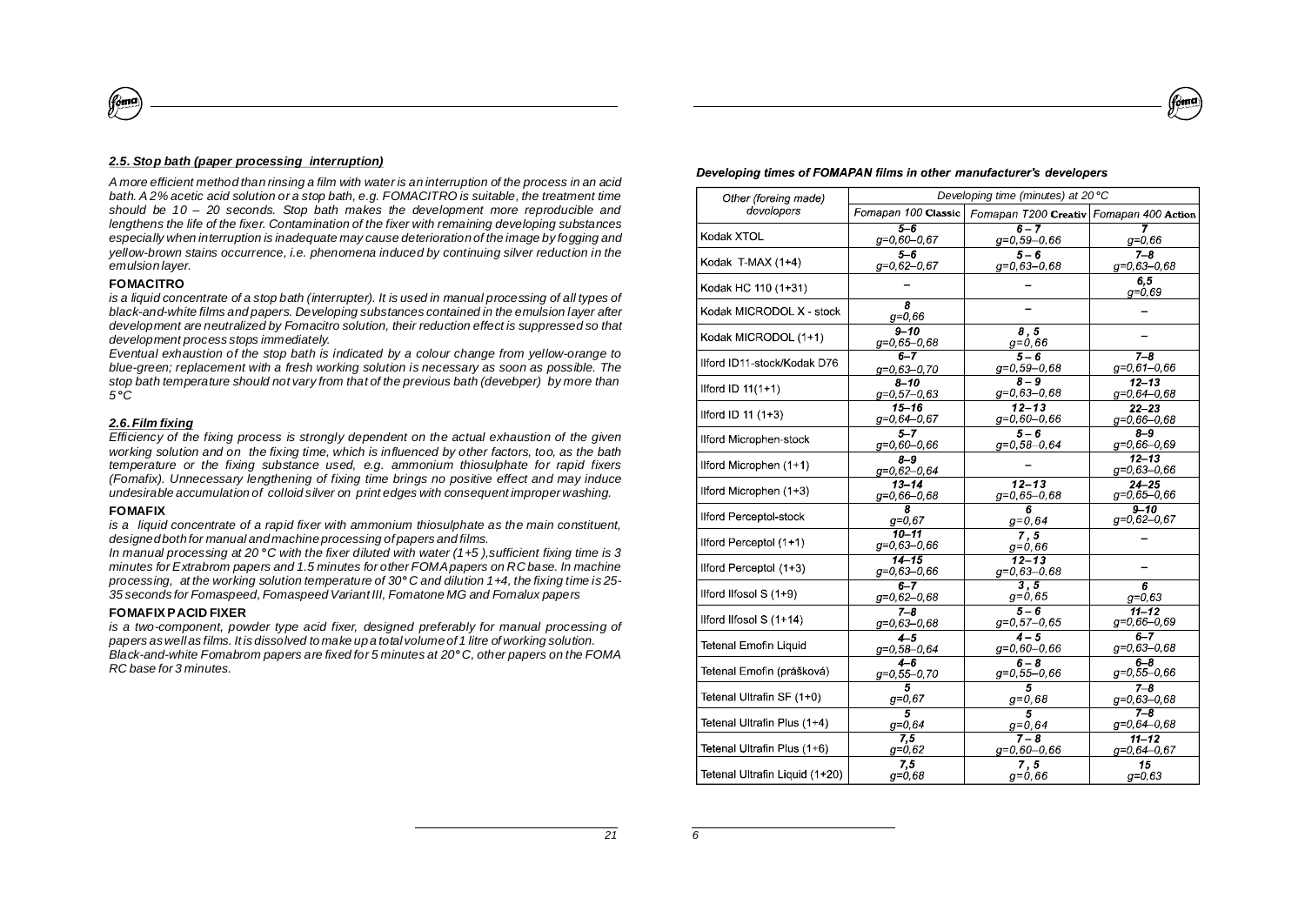| m<br>ľ | 10<br>ı |
|--------|---------|
|        |         |

# *Developing times of FOMAPAN films in other (foreing made) manufacturer's developers*

(foma

| Other (foreing made                          | Developing time (minutes) at 20 °C |                          |                            |  |
|----------------------------------------------|------------------------------------|--------------------------|----------------------------|--|
| developers)                                  | Fomapan 100 Classic                | Fomapan 200 Creativ      | Fomapan 400 Action         |  |
| $9 - 10$<br>Aculux $2(1+9)$<br>$q=0.64-0.66$ |                                    | $8 - 9$<br>$q=0.60-0.64$ |                            |  |
| Acutol $(1+9)$                               | $6 - 7$<br>$q=0.56-0.63$           | $6 - 7$<br>$q=0.55-0.64$ | $10 - 11$<br>$q=0.58-0.62$ |  |



 $+$ 

 $+$ 

# *Correction filters-application*

*After a decision what the desired contrast should be, a corresponding filter (or filter pair) is* inserted in the filter drawer of the enlarger, i.e. between the light source and the condenser. It is *necessary to adapt the FOMA Variant filter sizes to the given enlarger drawer. For different types of enlargers, FOMA Variant correction filters are manufactured and supplied in sizes 8.9x8.9 cm or 15.2x15.2 cm.*

*For various correction filters and their combinations, exposure times should be prolonged by a so called lengthening factor(see the following table):*

| <b>FOMA</b> Variant | Contrast grade | Exposure lengthening factors for FOMA papers |             |  |  |
|---------------------|----------------|----------------------------------------------|-------------|--|--|
| filter sign         | to get         | Fomaspeed Variant III                        | Fomatone MG |  |  |
| 2xY                 | extra soft     | 1,4                                          | 2,0         |  |  |
|                     | soft           | 1,4                                          | 1.5         |  |  |
| no filter           | $\star$        |                                              |             |  |  |
| M1                  | special        | 1,4                                          | 1.5         |  |  |
| 2xM1                | normal         | 2,1                                          | 1,8         |  |  |
| M2                  | hard           | 2,6                                          | 2,0         |  |  |
| 2xM2                | ultra hard     | 4,6                                          | 3,0         |  |  |

*\* a value corresponding approximately to the "special" contrast grade*

*Development times for FOMA photo papers (at the temperature of 20* **°***C)*

|                                                                           | Fomabrom<br>Fomabrom | Fomaspeed<br>Fomaspeed 412<br>Fomaspeed Variant<br>Fomalux | <b>Fomatone MG</b><br>Fomatone MG Classic     |
|---------------------------------------------------------------------------|----------------------|------------------------------------------------------------|-----------------------------------------------|
| Fomatol LON<br>(dilution 1+7)                                             | $90 - 120$ s         | $60 - 90 s$                                                | $1 - 3$ min.                                  |
| Fomatol P<br>(working solution)                                           | $90 - 120s$          | $60 - 90 s$                                                | $1 - 3$ min.                                  |
| Fomatol PW<br>$-$ no dilution<br>$-$ dilution (1+1)<br>$-$ dilution (1+3) |                      |                                                            | $2 - 3$ min.<br>$4 - 6$ min.<br>$8 - 12$ min. |
| Fomatol H<br>(dilution $1+0$ )                                            | $90 - 120s$          | $60 - 90 s$                                                | $1 - 3$ min.                                  |
| Universal developer<br>(dilution 1+0)                                     | $90 - 120$ s         | $60 - 90 s$                                                | $1 - 3$ min.                                  |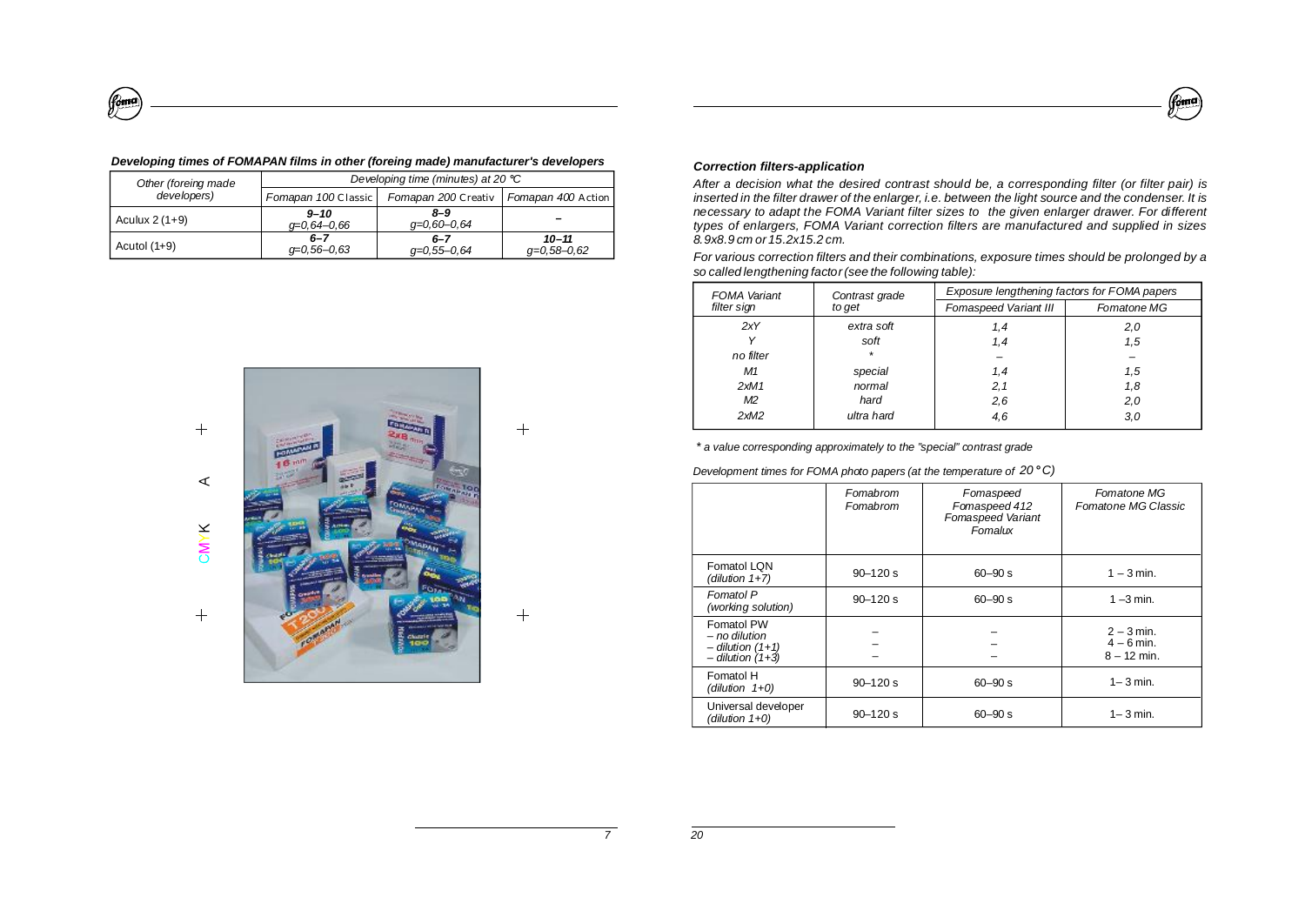# *Processing of variable-contrast FOMA papers*

(fomo

*The main advantage of this group is the possibility to use just one kind of photo paper for achievement of various contrast grades. Changing the contrast during enlargement or printing helps to make quality photographs even from very uneven negativefilm originals.*

*FOMA manufactures and supplies following types of variable-contrast photo papers: Fomaspeed Variant III, Fomatone MG,Fomatone MGClassic.*

*Contrastgrading of these materials can be controlled by use of:*

- *– separate correction filter sets (Foma Variant Filters, Ilford Multigrade Filters etc.) with various number of filters -usually yellowor magenta coloured*
- *– magenta and yellow filters in colour mixing heads*
- *– special enlarging heads for variable- contrast papers*
- *– programmable colourprinters - with a programme for variable contrast paper*
- *– black-and -white printers for variable-contrast papers*

# *FOMA VARIANT – correction filters*

*Foma Variant correction filters are designed for the contrast control of variable-contrast (multigrade) black-and-white photo papers (e.g. Fomaspeed Variant III, Fomatone MG etc.) during their exposure. The filters are manufactured as a standard set of 6 pieces, containing 3 kinds of filters, i.e. pairsof yellow (Y), light magenta (M1) and deep magenta (M2)filters.*

*This set extends the resulting print contrast variability up to seven grades (including exposure without correction), from extra soft to ultra hard.*



 $+$ 

 $^{+}$ 

# *1.5. Developmentof films*

*For black-and-white negative FOMAPAN films, the recommended developing procedure can be at best performed either manually in a spiral tank orin a processing machine. The results of the development depend on a number of factors (e.g. the lighting and contrasts of the photographed scene, film type and its characteristics, developer type and concentration, developing time and temperature, developer agitation etc.). For reversal processing of the black-and-white reversalFomapanR fim, a special processR-100 is suitable.*

foma

# *Safelighting*

*All panchromatically sensitized FOMA films should be processed in total darkness or under infrared light. For a short time orientation during processing, an indirect safelight can be used, e.g. using an Agfa 108 or Ilford 908 filters with a 15W bulb at a minimal distance of minimum 75 cm*

# *1.6. Stop bath (process interruption)*

*When development has been finished, it is essential to rinse the film immediately in running water (for at least 30 seconds).*

*A more efficient method uses interruption in an acid bath, e.g. Fomacitro or in a 2% acetic acid solution for at least 10 seconds. Stop bath lengthens the life of the fixer.*

# **FOMACITRO**

*is a liquid concentrate of a stop bath (interrupter), designed for use in manual processing of all types of black-and-white films and papers. Developing substances contained in the emulsion layer after development are neutralized by Fomacitro solution, their reduction effect is removed and development process stops immediately.Eventual exhaustion of the stop bath is indicated by a colour change from yellow-orange to blue-green; then it should be replaced with a fresh working solution. The stop bath temperature should correspond to the previous bath (developer)temperature within the tolerance range of 5 C.* **°**

# *1.7. Film fixing*

*During the fixing process, the undeveloped silver halides are solubilized and prepared to be removed from the emulsion layer, where they otherwise might cause undesirable darkening due to light. Optimum results can be achieved when producer´s recommendations are observed, and namely the fixing time and the amount of films processed in the given working solution. Once fixing has been completed, the film may be checked under normal illumination. According to a general rule, the fixation should be continuedfortwice the time offilm clearing.*

# **FOMAFIX**

*is a liquid concentrate of a rapid fixer with ammonium thiosulphate as the main constituent, designed both for manual and machine processing of films and papers.*

*Black-and-white Fomapan films are fixed for 3 minutes at the working solution temperature of 18 – 25 C.* **°**

# **FOMAFIX P ACID FIXER**

*is a two-component, powder type acid fixer, designed preferably for manual processing of films and papers . It is dissolved to make 750 mlof working solution. (see paragraph 1.3.) Black-and-white Fomapan films are fixed for 10 minutes at the working solution temperature of 18 – 25 C.* **°**

*19*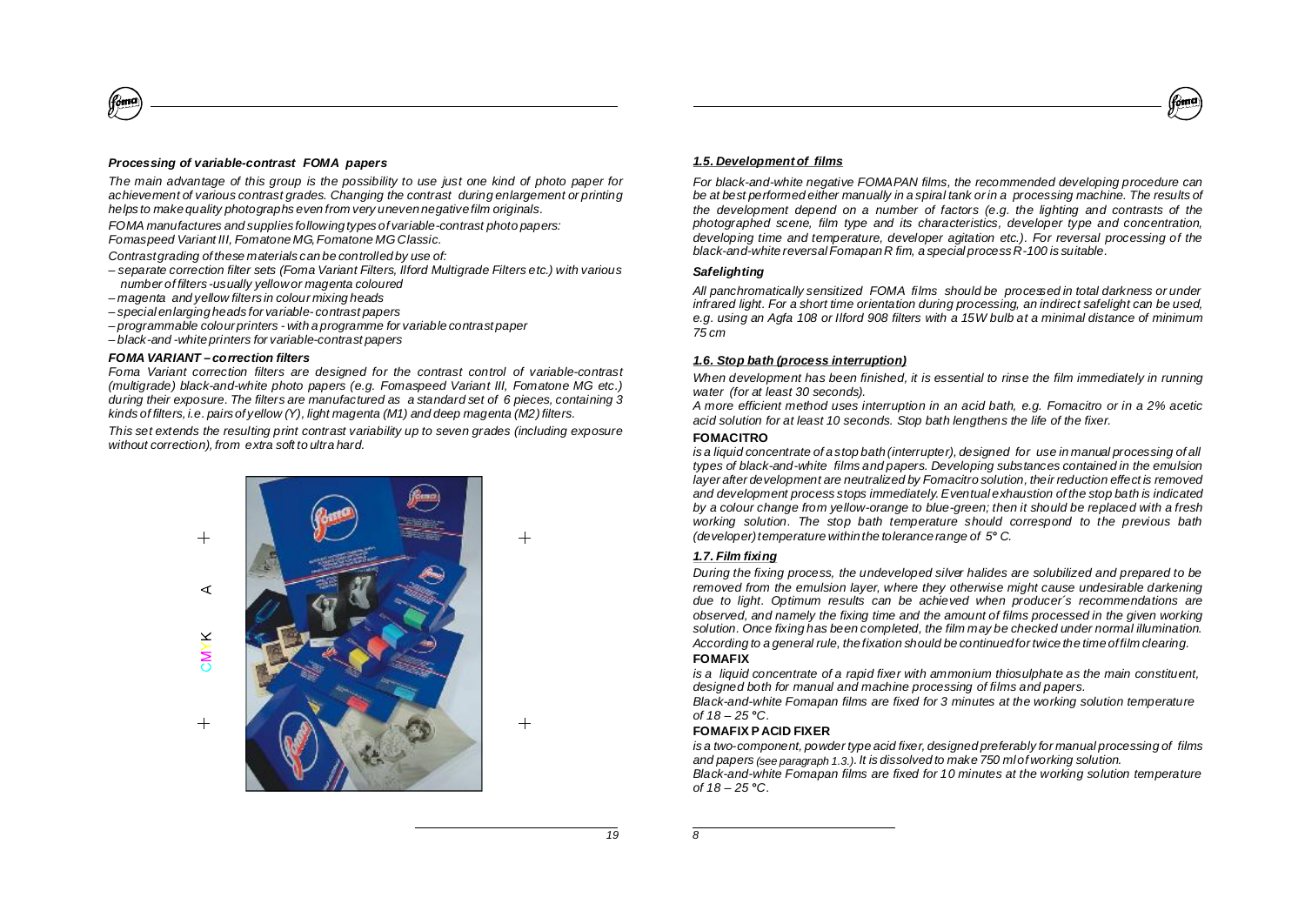# foma

# *1.8.Washingand drying of films*

fomo

*A thorough final wash of the fixed material is highly recommendable to ensure good stability and steady quality at storage. Efficiency of the washing procedure depends on temperature, agitation and exchange of wash water.*

# *Recommended washing methods:*

- *1.Washing with running (filtered) water, input directly into the tank. In this case, the washing time is 30 minutes at wash water temperature under 15 C or 15 minutes at wash water* **°** *temperature higher than 15 C.* **°**
- *2.Washing with distilledwater.*

*The tank is filled with distilled evtl. demineralized water up to 2/3 of its volume, temperature should approximatelyequal to that of the previous fixing bath. Next steps follow:*

- *1 step: the tank is turned over five times and used water poured out. st*
- $2^{nd}$  step: the tank is filled again with the same amount of fresh water, turned over ten times and *usedwater poured out.*
- $3<sup>rd</sup>$  step: the tank is filled again in the same way, turned over twenty times.
- 4–5<sup>th</sup> step: for ensuring high stability of the film image, the  $3<sup>u</sup>$  step can be repeated once or *twice.*

When using a tank with a reel on a rotary core, it is needed to rotate the reel continually for one *minute after each freshwater filling.*

*Processed and washed film is submerged in a final bath containing FOTONAL for 1 minute. In this way, even draining of water off the film surface makesdrying quicker and prevents stains to be left on the negative.*

# **FOTONAL**

*is a liquid concentrate of a wetting agent containing surface active substances and additives for increasing the processed image stability. To make a working solution, 5 ml concentrate is added to one litre water.*

# *Drying*

*Before starting the drying process, the hanging film band may be carefully wiped:*

*in addition to elimination of stains, drying time will be cut down. According to the recommendation, drying of films proceeds best in a drying cabinet atthe temperature of 30–45 C or at* **°** *room temperature in a clean and dust-free place.*

#### *Manual processing of papers on RC base*

*RC base, i.e. a paper laminated on both sides with polyethylene, is an up-to-date option for producing photo papers ideal for rapid and easy processing .*

*Drying not only in hot air dryers, but even at the room temperature scarcely exceeds a few minutes. Papers on a resin coated base permit only drying, not glazing with conventional glazing presses or drums. Unlike baryta papers, RC papers practically do not get curled when properly processed (washed and dried).*

# *ProcessingofFOMA papers ona baryta paper base*

*Processing of photo papers on a baryta paper base needs some more time, resulting however in guaranteed archiving stability, so that they are especially suitable for art photography and exhibitons.*

#### *Processingoffixed-contrast FOMA papers*

*FOMA photo papers have been traditionally produced in a variety of fixed-contrast grades. To choose the most suitable contrast grade, certain aspects should be taken into consideration as e.g. contrast of the negative image, enlargertype and the author´s creative intentions. For most applications, contrast grades N (normal) or Sp (special) are fully satisfactory. The resulting image contrast can be further modified by the developertype orits dilution.*

#### *Table of some criteria and recommendations for right contrast grade choice*

| Contrast of | Enlarger with condenser<br>(insufficiently diffused light) |    |     |   | Enlarger with diffusion<br>(scattered) light |    |   |              |
|-------------|------------------------------------------------------------|----|-----|---|----------------------------------------------|----|---|--------------|
| negative    | Contrast grade of photo paper                              |    |     |   | Contrast grade of photo paper                |    |   |              |
| image       | S                                                          | Sp | N   | C | S                                            | Sp | N | С            |
| low         |                                                            |    |     |   |                                              |    |   |              |
| lower       |                                                            |    |     |   |                                              |    |   | $\mathbf{I}$ |
| medium      |                                                            |    | (1) |   |                                              |    |   |              |
| higher      | (1)                                                        |    |     |   |                                              |    |   |              |
| high        |                                                            |    |     |   |                                              |    |   |              |

#### *Coding of FOMA photographic papers*

*Numerical code with three digits*

 *digit = base type 2 digit =base whiteness 3 digit = surface type st nd rd* – double-weight –single-weight –resin-coated (RC) – resin-coated (RC) (110 gper sq.m) – natural  $2$  – white – chamois

1 – extrawhite 3 – cream-coloured  $1 -$ glossy 2 – matte 3 – velvet 4 – lustre

5 – pyramid grain

#### *Contrast grade*

*soft (S), special (Sp), normal (N), hard (C), variable (Variant, Fomatone MG)*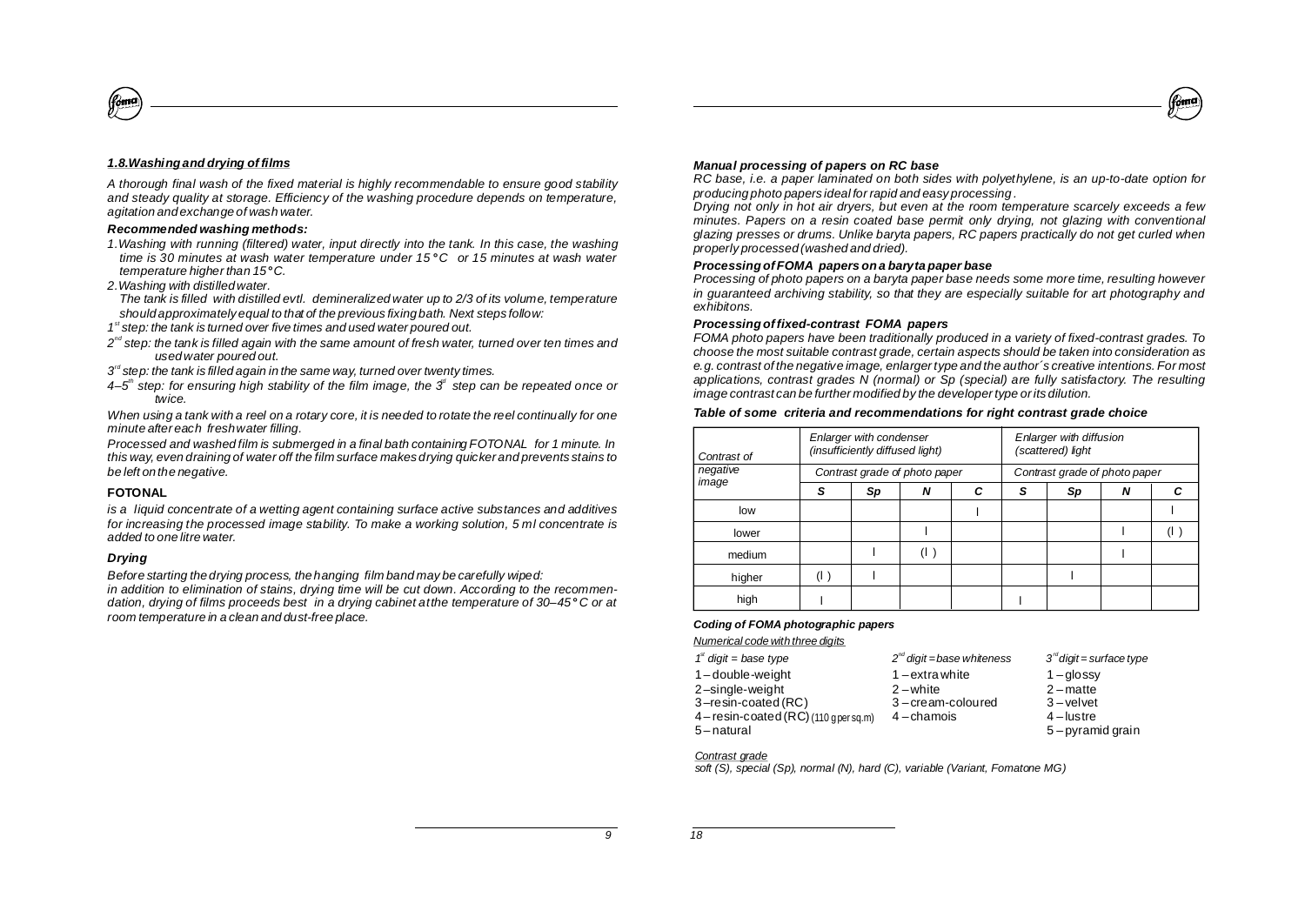Fomadon LQR (1+14)

*Note:*

Fomadon LQN (1+10) Fomadon LQN (1+14) Fomadon LQR (1+10)

*f =*1,4 *f* =1,7 *f =* 1,4 *f* =1,6

#### *FOMA bath type Fomapan100 Classic Fomapan 200Creative Fomapan 400 Action Film type Table of lengthening factors (for the developing time) for film processing*

*f =*1,5

 $f = 1,4$  $f = 1,7$ 

 $f = 1,6$ 

| - perforated or roll films                                                                           |        | min. 12 | 660 ml  |                                         |
|------------------------------------------------------------------------------------------------------|--------|---------|---------|-----------------------------------------|
| Fomadon P (powder developer)                                                                         |        |         | 1000 ml |                                         |
| $-$ sheet films $(13x18$ cm)<br>- perforated or roll films                                           |        |         |         | 25<br>10                                |
| Fomadon Excel (powder developer)<br>$-$ sheet films $(13x18$ cm)<br>- perforated or roll films       |        |         | 1000 ml | 30<br>12                                |
| Universal developer (powder developer)<br>$-$ sheet films $(13x18$ cm)<br>- perforated or roll films |        |         | 400 ml  | $\begin{array}{c} 30 \\ 12 \end{array}$ |
| Fomafix $(1+5)$<br>$-$ sheet films $(13x18$ cm)<br>- perforated or roll films                        | 500 ml | min. 50 | 1000 ml | $^{40}_{17}$                            |
| Fomafix P Acid Fixer (powder fixer)<br>$-$ sheet films $(13x18$ cm)<br>- perforated or roll films    |        |         | 750 ml  | 35<br>15                                |

min. 30

*Number of processed films*

1250 ml

*Working solution volume*

*Packaging Working solution*

# *1.9. Capacity (yield)of film processingbaths .*

*FOMA bath type*

Fomadon LQN, Fomadon LQR (1+10)

– sheet films (13x18 cm)

*The amount of films developed in individual FOMA developers ,as given below, is valid only if proper storage conditionsof working solutions had been kept as stated in paragraph 1.10.After the guaranteed working life, the exhausted solution should be replaced by a fresh one. Only in this way, high and standard quality of processing can be ensured. If development has been interrupted after processing of less than the allowed number of films, the working solution should be kept in darkness and prevented from oxidation, e.g. by squeezing the PE bottle*

*before recapping.*

250 ml

*Concentrate volume*

*is a one-part liquid concentrate to make a rapid fixer designed for manual processing of all types of black-and-white films and papers.*

*It is supplied in PE bottles of 0.5 litre (larger packages can be supplied on demand) and diluted for use with water (1+5).*

# **FOMAFIXP, ACID FIXER**

*is a two-component, powder type acid fixer, designed preferably for manual processing of all types of black-and-white papers and also for films.(see paragraph 1.7).*

*It is supplied in packaging to make 1 litre of working solution (for papers).*

# **FOMACITRO**

*is a liquid concentrate of a stop bath (interrupter), designed for general use in manual processing of all types of black-and-white negative films and papers.*

*It is supplied in PE bottles of 0.25 l and diluted for use with water (1+19).*

# *2.4. Conditions, methods and procedures of paper processing*

# *Darkroomsafelights*

*For the right choice of darkroom safeligting , it is necessary to know first of all the spectral sensitivityof the respective photo papers. The wavelength of the light source (e.g. LED diode) or of the colour filter absorption are the decisive factors to be considered.*

# *Safelighting forfixed-contrast FOMApapers*

*Photo papers from the fixed-contrast group as Fomabrom, Fomaspeed, Fomagraphic and Fomalux should be processed under the safe illumination conventionally used for black-and white papers, e.g. under yellow-green,red or orange diffusion safelight, using appropriate filter screens (e.g. Ilford 902, Osram Duka 50, Durst Sanat, Kodak OC, Agfa G7, Agfa Y7J) with 15W incandescent lamp. The period of action should not exceed 3 minutes at a minimum distance of 0.5 m from the light source, or 10 min at the distance of 1 m.*

# *Safelighting for FOMASPEED VariantIII*

*The spectral sensitization of variable-contrast photo papers differs substantially from sensitization of the fixed contrast type, so that a different kind of safelighting should be used. Fomaspeed Variant III paper is preferably processed under safelight with a dark-red filter (designed for orthochromatic materials), as e.g. Kodak GBX-2, Ilford 906, Agfa R1, Osram Duka 50. An economical illumination device with LED diodes can be used alternatively, provided the wavelength is not less than 610nm. Taking in mind the high speed of Fomaspeed Variant III paper, handling time should be as short as possible.*

# *Safelighting for FOMATONE MG*

*Fomatone MG and Fomatone MG Classic belong to the group of markedly low-speed photo papers, therefore, safelight commonly used for conventional fixed-contrast papers is fully sufficient, with e.g. yellow-green, orange or red filter.*

14

*f =*1,7 *f* =1,7 *f* =1,4 *f* =1,6

*Number of processed films*



**FOMAFIX**

*f = lengthening factor for the developing time – should be applied for each successive film exceeding the number of films recommended forthe given solution*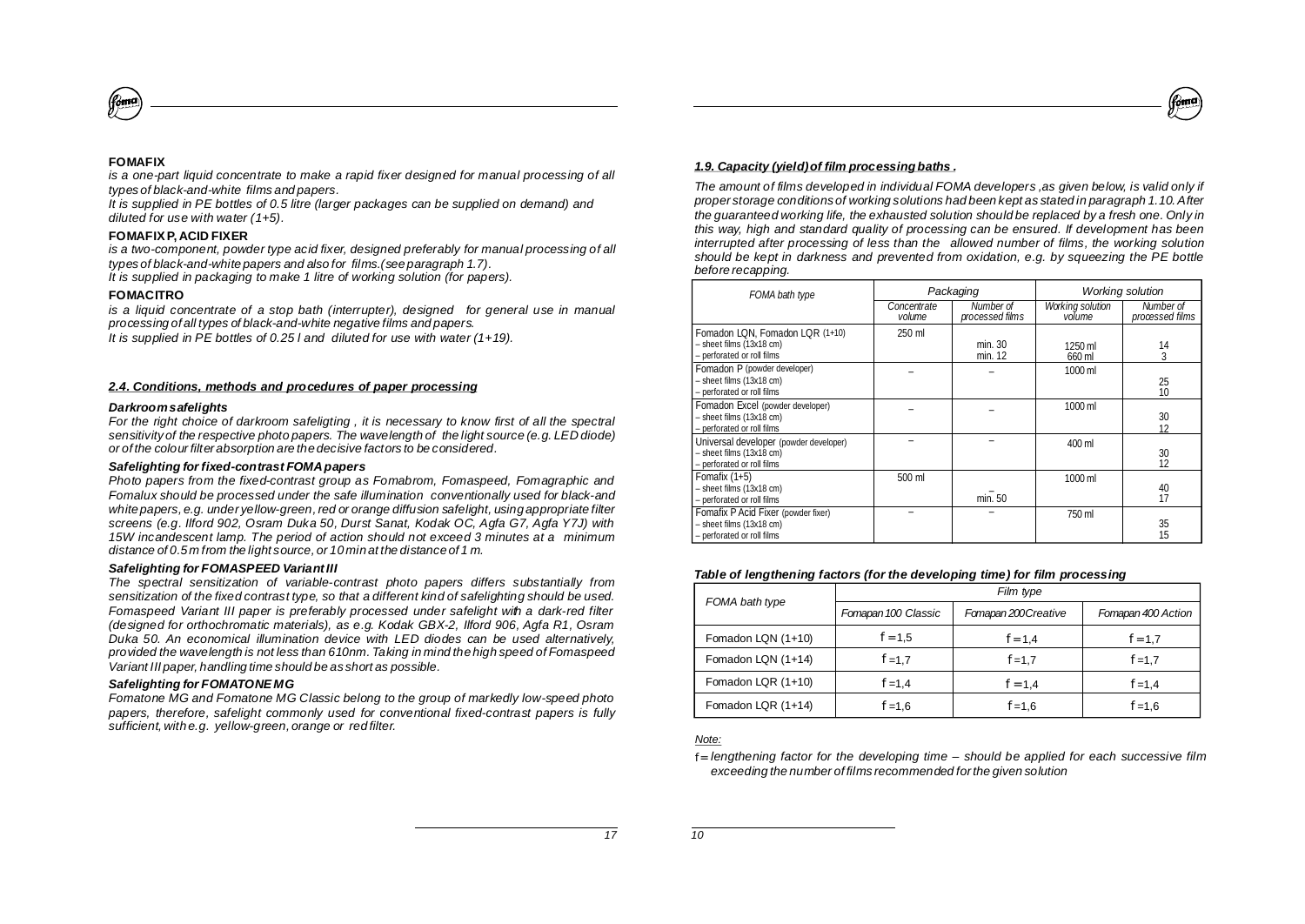# *1.10. Usability time ( storage life) and storage conditions forfilms andbaths.*

#### *Films*

(fomo

*As recommended, unexposed FOMAfilms should be stored in the original packaging in dry and cool places (temperature 5 – 20 C and relative humidity 50 60%),out of reach of harmful* **°** *– fumes, gasses and ionizing radiation. When stored in a refrigerator, film packages should be adapted to room temperature forapproximately2 hours before opening. Exposed films should preferably be processed as soon as possible.*

#### *Liquid and powder processing baths.*

*FOMA processing chemicals should be stored in the original packaging in dry, well ventilated rooms at the temperature of 10 – 25 C and relative humidity not exceeding 65 %. Protection* **°** *against sudden temperature changes and direct sunshine is important as well. If transport of liquid concentrates proceeds under the conditions of low outer temperature, precautions should be taken to prevent the solution temperature drop below the lower limit of the tolerated temperature range. If crystallization of any of the dissolved compounds appears at the temperature underthe lowerlimit of the given range, the working solutions should preferably be prepared using water heated at 40 C. Working solutions made from liquid concentrates or* **°** *powder chemicals should be stored under the above given conditions, including limited air access (oxidation prevention).This condition is essential especially for developers and presumed forthe data of storage life inthe following table.*

| Type of FOMA bath      | Form of packaging  | Storage conditions                                                                                 | Storage life (usability time)                          |
|------------------------|--------------------|----------------------------------------------------------------------------------------------------|--------------------------------------------------------|
| Fomadon LQN            | liquid concentrate | original package<br>working solution $(1+10)$ , $(1+14)$                                           | min. 12 months<br>$2-3$ hours                          |
| Fomadon LQR            | liquid concentrate | original package<br>working solution $(1+10)$ , $(1+14)$                                           | min. 12 months<br>2-3 hours                            |
| Fomadon R09            | liquid concentrate | original package<br>working solution (1+20)<br>working solution (1+40)<br>working solution (1+100) | min. 24 months<br>$2 - 3$ days<br>6 hours<br>2-3 hours |
| Fomadon P              | powder             | original package<br>working solution                                                               | min. 24 months<br>2 months                             |
| Fomadon Excel          | powder             | original package<br>working solution                                                               | min. 24 months<br>12 months                            |
| Universal developer    | powder             | original package<br>working solution                                                               | min. 24 months<br>6 hours                              |
| Stop bath<br>Fomacitro | liquid concentrate | original package<br>working solution (1+19)                                                        | min. 24 months<br>1 month                              |
| Fixer type<br>Fomafix  | liquid concentrate | original package<br>working solution (1+5)                                                         | 24 months<br>6 months                                  |
| Fomafix P              | powder             | original package                                                                                   | min. 24 months<br>min. 6 months                        |

# *2.3. Survey and characteristics of baths for paper processing*

*Black-and -white FOMA developers suit well to all types of FOMA photo papers and/or to papers of other manufacturers. Processing of standard types of photographic papers (Fomabrom, Fomaspeed, and also Fomagraphic) in Fomatol LQN or Fomatol P developers produces neutral or slightly warm tone of the final silverimage. The tone is slightly colder when contactFomaluxpaper is used, whereasFomatone MGpaper gives brown-green prints.*

foma

*Processing in a special Fomatol PW developer varies the tone of the above-given standard papers to slightly brown-green. More pronounced brown-green tone is achieved when this developer is combined with a Fomalux paper; papers of the Fomatone MG series give really warm brown tones.*

*Foma photo papers can also be processed in other standard developers (Kodak Polymax, Tetenal Eukobrom, Variospeed, Ilford PQ Universal, Ilford Multigrade, Agfa Neutol Liquid NE etc.), or in special developers (Agfa Neutol WA, Neutol Liquid WA, Tetenal Neutral type Liquid and others).*

# **FOMATOLLQN**

*is a one-part liquid concentrate to make up a normal-working phenidone-hydroquinone developer, designed both for manual and machine processing of all types of black-and-white* papers. It is supplied in bottles of 0.25 l and 0.5 litre or in canisters of 5 litre. They are diluted for *use with water(1+7 for manual or 1+4 for machine processing).*

# **FOMATOLP**

*is a two-component, powder form phenidone-hydroquinone developer, designed for manual processing of all types of black-and-white photo papers. It produces images in neutral black tone. It is supplied in packaging to make up 1 litre of workingsolution.*

# **FOMATOLPW**

*is a powder type, glycine-hydroquinone developer supporting a warm image tone, designed for manual processing of Fomatone series of papers. It is supplied in packaging to make up 1 litre of working solution.*

# **FOMATOLH**

*is a two-component, normal-working developer in powder form. The developer is designed for the manual processing of black-and-white positive photomaterials. It is supplied in packaging to make up1 litre of working solution.*

# **UNIVERSAL DEVELOPER**

*is a two-component, normal-working developer in powder form.The developeris designed for the manual and automatic processing of all sorts of black-and-white negative and positive photomaterials. It is supplied in packaging to make up 1 or 5litresof working solution.*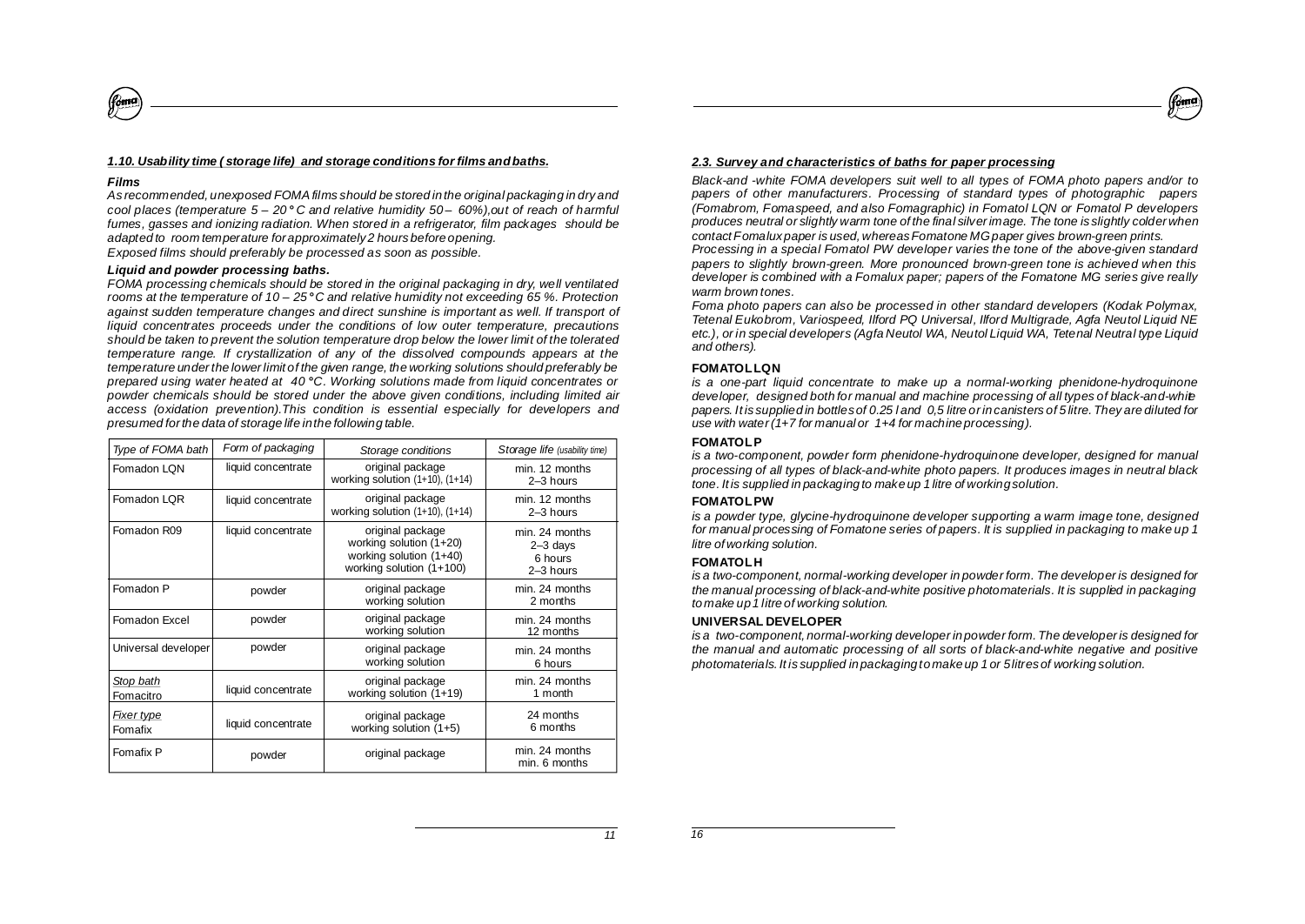# *2.2. Survey and characteristics of photographic papers*

#### **FOMABROM**

fom:

*is a black-and-white photographic paper for general use, coated on a conventional doubleweight baryta paper base. The paper features high exposure latitude and an outstanding image stability. Due to the built-in optical brightener,a brilliant print appearance is achieved. The paper is manufactured on a double-weight baryta paper base (280 g/sq.m.)in a glossy and matt surface and in four contrast grades: soft (S), special (Sp), normal (N) and hard (C).*

#### **FOMASPEED**

*is a black-and-white photographic paper for general use on PE-resin coated (RC) base. Emulsion layer containing optical brighteners and development accelerators gives a brilliant print appearance achieved even at shortened development times in rapid processing. It is manufactured in four contrast grades: soft (S), normal (N), special (Sp) and hard (C), and in two surfaces:glossy and matt.*

# **FOMASPEED 412**

*is a black-and-white photographic paper for general use on a low weight (110g/m<sup>2</sup>) resin coated base. The paper yields especially rich halftone scale. Its high speed permits using objectives with high aperture number even when enlargement to big picture size is desired. Therefore, this paper is the best choice for exhibition and billboard purposes. It is available in normal contrast grade (N) and matt surface.*

# **FOMASPEED VARIANTIII**

*is a variable-contrast black-and-white enlarging paper on PE resin coated base, designed for commercial, art, industry, newspaper, air and police photography, among other applications. When special colour filters are used for contrast control, the contrast grades may range from very soft up to very hard, which helps to make quality photographs even from negatives with extremely low or extremely high gradient. Its high speed and developing substances contained also in the emulsion layer cut down exposure times substantially. This advantage is emphasized when exposure to higher contrast grade and/or enlargement to big size is demanded. The paperisavailable in glossyand matt surface.*

# **FOMATONE MG**

*is a variable-contrast black-and-white photo paper with warm image tone, suited especially for portrait photography and retro-style works. It is manufactured in two sorts:*

*– FOMATONE MG - on PE (resin) coated base in surfaces: matt and fine velvet*

*– FOMATONE MG Classic - on baryta paper base (double weight) in surfaces: glossy, \*/ matt and chamois.*

# **FOMALUX \*/**

*is a black-and-white photo paper on resin coated base, designed for portrait photography and similar applications. It has a rich halftone scale, soft reproduction of lights and deep blacks. Low speed of its emulsion makes this paper very suitable for contact copying, though it can be used for enlargement, too.*



# **FOMAPAN R \*/**

*is a medium sensitive (ISO 100/21* **°***C), panchromatically sensitized black-and-white reversal film featuring very fine grain, high resolving power and contour sharpness, and higher contrast. The film provides excellent differentiation of grey tones both in highlighted areas and in shadows. Spectral sensitization of Fomapan R allows true transfer of colours to the grey scale, and in addition, enables full speed exploitation even at artificial lighting. The film is designed for work with cine-camera or for taking photographic pictures for slide presentation. Conventional processing is also possible.The film can be used for digitization*

# *Packaging*

*Fomapan R is manufactured and supplied in the following sorts and sizes:*

- *one-edge perforated / 30.5 m – 16 mm*
- *(standard)/10 m – 2x8 mm*
- *– (DS 8) /10 m 2xSuper 8 mm*
- *– double-edge perforated in 135-36 cartridge for exposures 24x36 mm orin bulk length 35 mm*

# *1.12. Reversal filmsprocessing*

*All sorts of black-and white Fomapan R films can be processed by any convenient processing procedure designed for this type of films. For easier access, a specially designed FOMA R-100 process can be applied both for manual and for machine processing. Detailed description of the process is an implicate part of the Fomapan R technical sheet (provided on demand by the manufacturer).*

*This product could be delivered only twards an order after an arrangement with the ma-\*/nufacturer.*

*<sup>\*/</sup> This product could be delivered only twards an order after an arrangement with the manufacturer.*